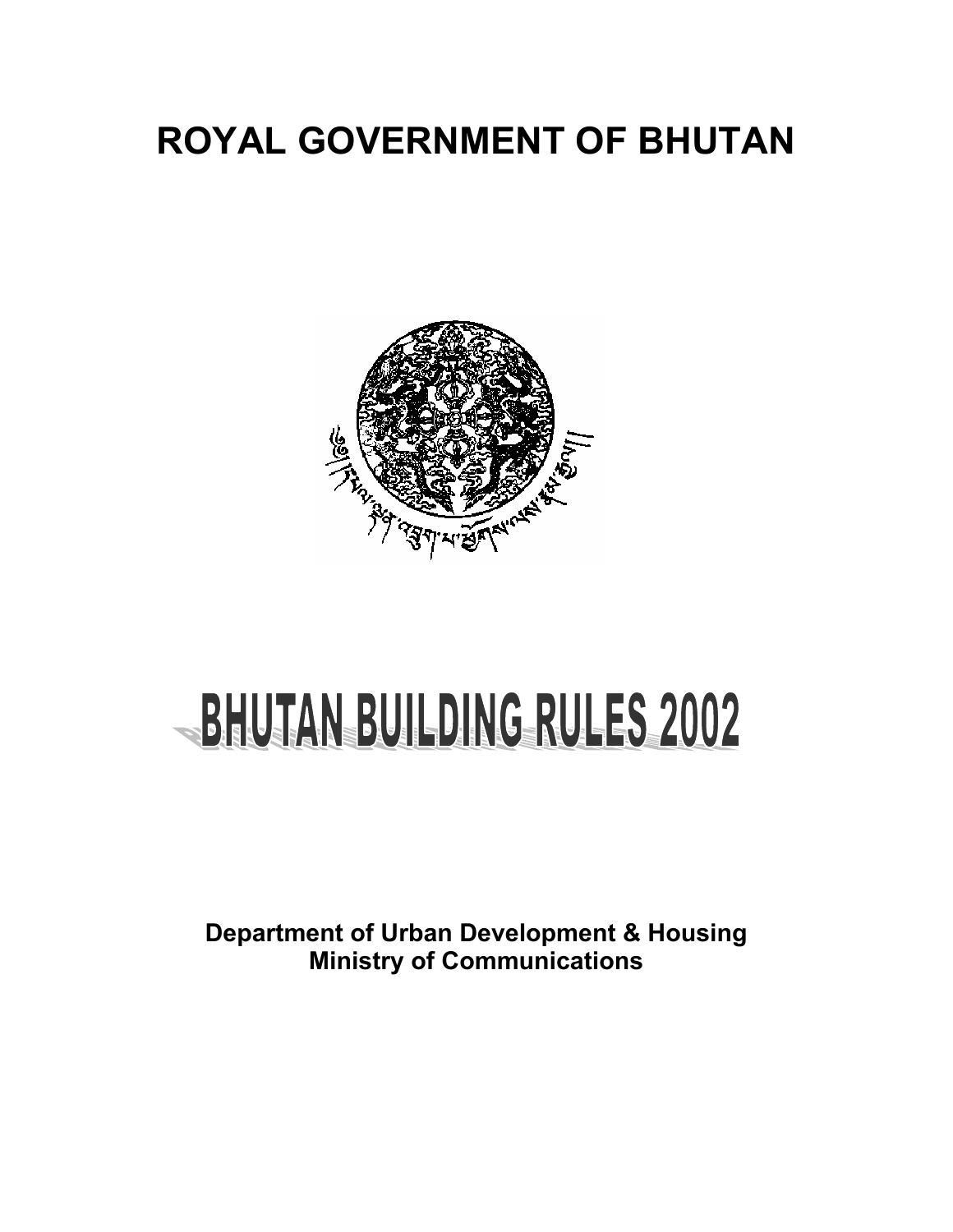#### **TABLE OF CONTENTS**

|                                                               | Page No. |
|---------------------------------------------------------------|----------|
| 1                                                             |          |
| 2.                                                            |          |
| 3.                                                            |          |
|                                                               |          |
|                                                               |          |
| 4. PROCEDURE FOR OBTAINING BUILDING PERMIT AND OCCUPANCY      |          |
|                                                               |          |
|                                                               |          |
|                                                               |          |
|                                                               |          |
|                                                               |          |
|                                                               |          |
|                                                               |          |
|                                                               |          |
|                                                               |          |
|                                                               |          |
|                                                               |          |
| 5.                                                            |          |
| 6.                                                            |          |
|                                                               |          |
|                                                               |          |
|                                                               |          |
|                                                               |          |
|                                                               |          |
|                                                               |          |
|                                                               |          |
|                                                               |          |
|                                                               |          |
|                                                               |          |
| 7.2 Minimum floor space of rooms in residential buildings  13 |          |
|                                                               |          |
|                                                               |          |
|                                                               |          |
|                                                               |          |
|                                                               |          |
|                                                               |          |
|                                                               |          |
|                                                               |          |
|                                                               |          |
|                                                               |          |
|                                                               |          |
| 8.                                                            |          |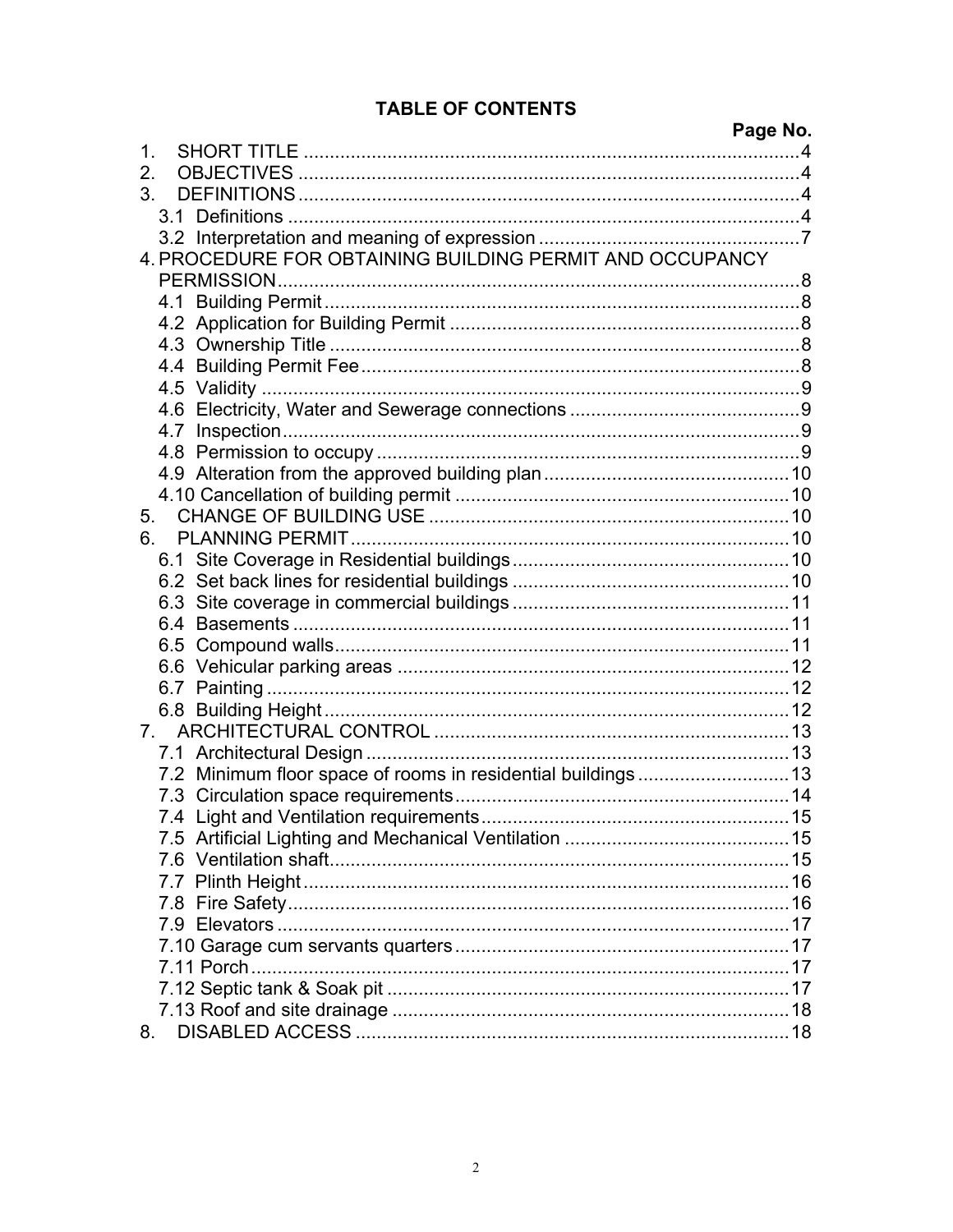| 9.                                                   |  |
|------------------------------------------------------|--|
|                                                      |  |
|                                                      |  |
|                                                      |  |
|                                                      |  |
| 10.                                                  |  |
|                                                      |  |
|                                                      |  |
|                                                      |  |
|                                                      |  |
|                                                      |  |
|                                                      |  |
| 16. REHABILITATION/DEMOLITION OF UNSAFE BUILDINGS 23 |  |
|                                                      |  |
| 18. DEMOLITION OF BUILDINGS FOR RECONSTRUCTION 24    |  |
|                                                      |  |
|                                                      |  |
|                                                      |  |
|                                                      |  |
|                                                      |  |
|                                                      |  |
|                                                      |  |
|                                                      |  |
|                                                      |  |
|                                                      |  |
|                                                      |  |
|                                                      |  |
|                                                      |  |
|                                                      |  |
|                                                      |  |
|                                                      |  |
|                                                      |  |
|                                                      |  |
|                                                      |  |
|                                                      |  |

#### . . . . . . . . . . . . . . . . . .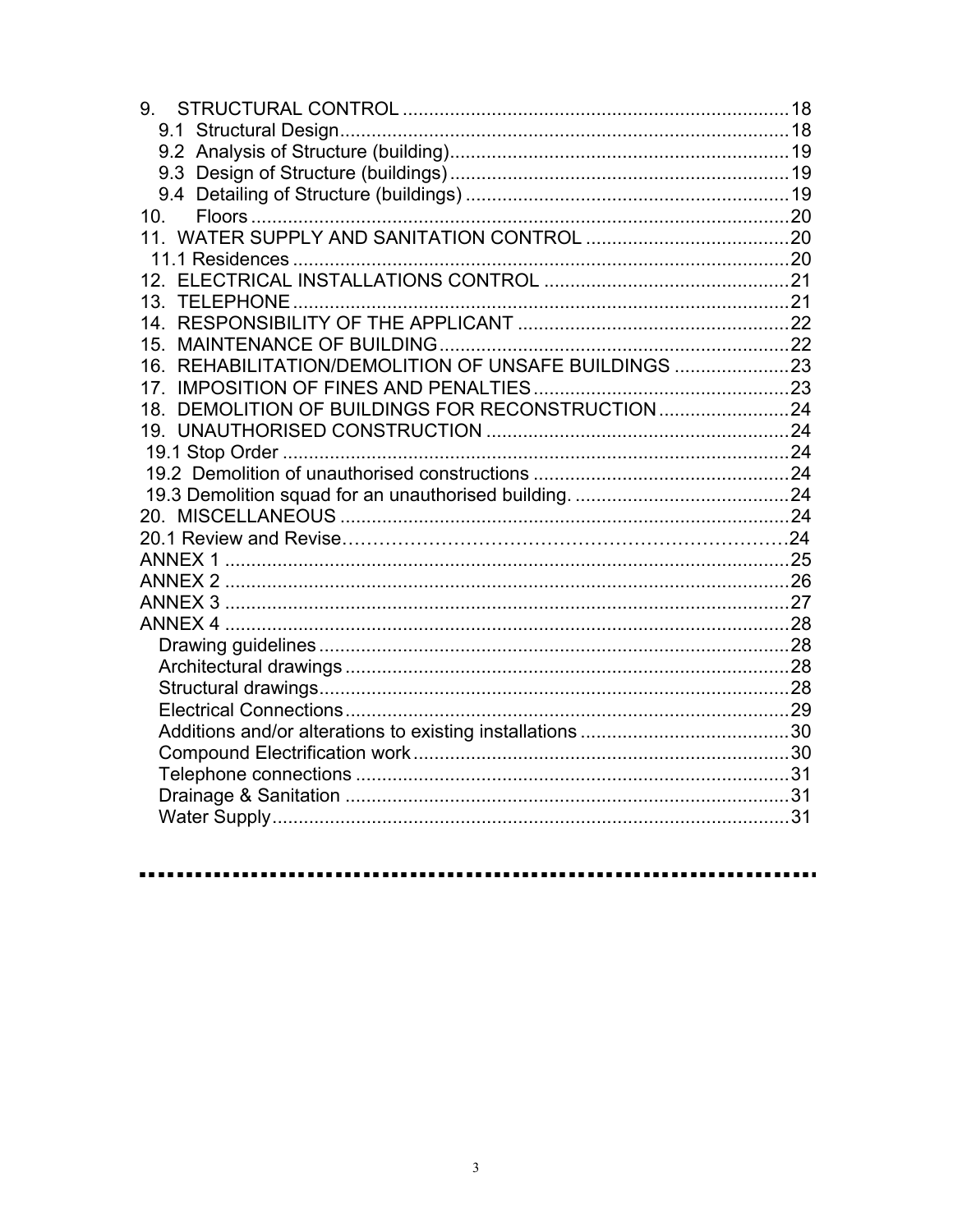#### **1. SHORT TITLE**

These rules shall be called the Bhutan Building Rules - 2002 (BBR-2002) and shall come into force with effect from  $1<sup>st</sup>$  January 2003. These rules shall apply to all the declared urban areas and supersede all other rules and circulars on building regulations.

#### **2. OBJECTIVES**

- (a) To facilitate and regulate a functional and safe building construction.
- (b) To promote a healthy living environment.
- (c) To encourage professional approach to building design and construction.
- (d) To preserve and promote traditional architecture.
- (e) To promote awareness on basic minimum design standards and procedures.

#### **3. DEFINITIONS**

#### **3.1 Definitions**

In these rules, unless the context otherwise requires, the following shall be the definitions.

- 3.1.1 "Architect" shall mean a person with degree or diploma in architecture from a recognised Institute.
- 3.1.2 "Applicant" shall mean the registered owner(s) of a land plot who applies in the prescribed form to construct/alter/extend a building.
- 3.1.3 "Addition and Alteration" shall mean addition to the floor area of a building and re-flooring or re-roofing or re-construction of any kind.
- 3.1.4 "Basement" shall mean the lower storey of a building more than 75% below the lowest ground level.
- 3.1.5 "Building" shall mean any structure for whatsoever purpose and of whatsoever materials constructed and every part thereof, whether used as human habitation or not including foundation, plinth, walls, floors, roofs, chimneys, plumbing and building services, fixed platforms, veranda, balcony, cornice or projection, part of a building or anything affixed thereto.
- 3.1.6 "Building line" shall mean the plinth of the building running in line with the adjoining plinth of the building parallel to the road.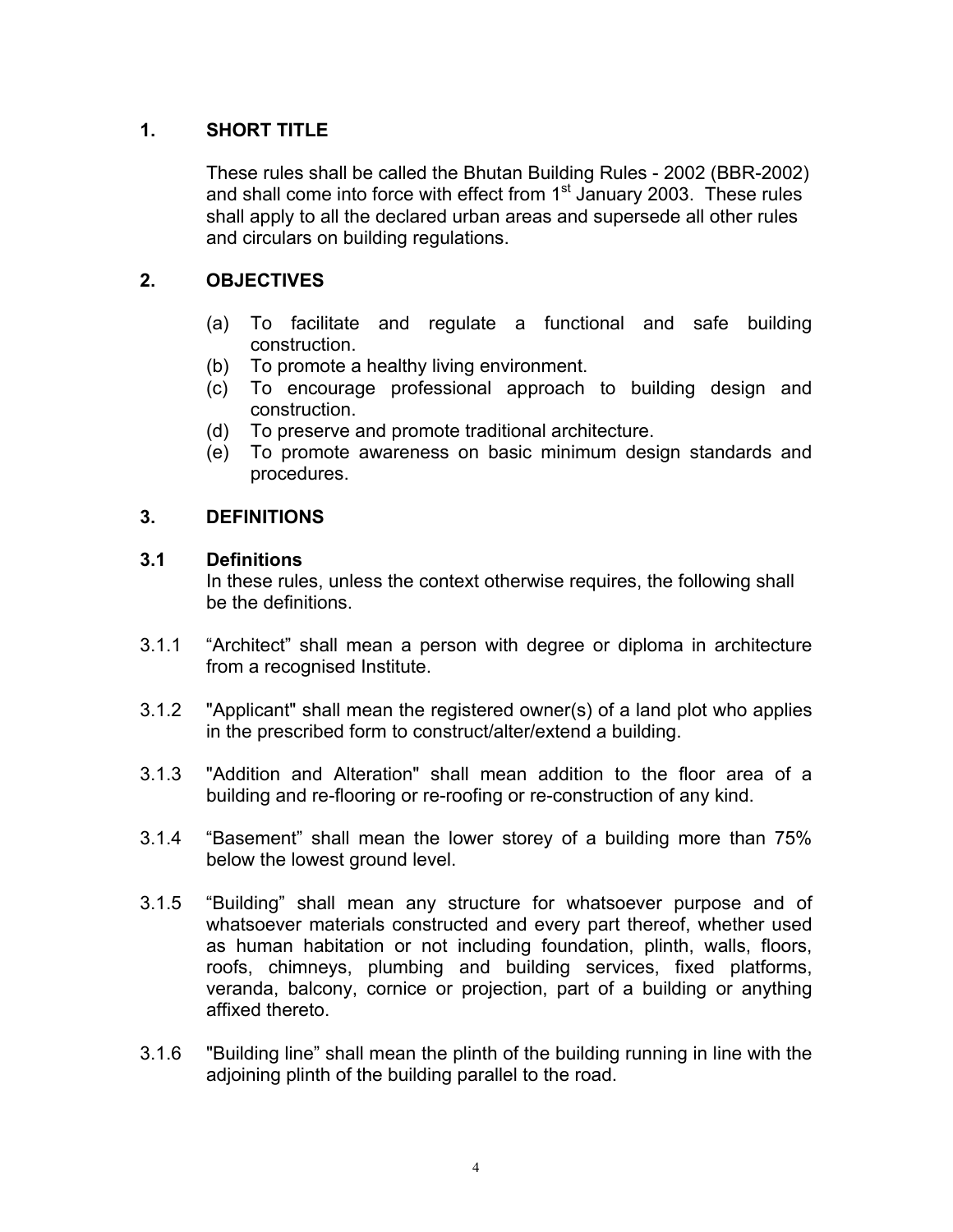- 3.1.7 "Building Inspector" shall mean a technical person authorised to inspect buildings and their premises during construction / renovation / addition / alteration.
- 3.1.8 "Carpet area" (otherwise called "Net Internal Floor Area") shall mean the covered area of the usable rooms at any floor (excluding the area of the wall)
- 3.1.9 "Competent Authority" shall mean the authority as defined in the Municipal Act, 1999.
- 3.1.10 "Commercial Zone" shall mean an area primarily intended for commercial purposes.
- 3.1.11 "Commercial Building" shall mean a building primarily used for commercial purposes. Mixed use buildings with commercial areas on the ground floor and residential above shall be defined as "Commercial Buildings" for the purposes of this document.
- 3.1.12 "Common wall" shall mean a structure joining two or more properties.
- 3.1.13 "Deviation" shall mean any departure from the approved documents, irrespective of the degree of change.
- 3.1.14 "Dwelling Unit" shall mean an independent housing unit with separate facilities for living, cooking and sanitary requirements.
- 3.1.15 "Engineer" shall mean a person with degree or diploma in engineering from any recognised Institute or University of Engineering.
- 3.1.16 "FAR or Floor Area Ratio" shall mean the quotient obtained by dividing the sum of the plinth areas of all floors by the area of the plot:

Sum of plinth areas of all floors FAR = Plot area

- 3.1.17 "Habitable room" shall mean a room used for living purposes and shall not include kitchen, bathroom, water-closet or store room.
- 3.1.18 "Industrial Zone" shall mean an area primarily intended for industries (light, heavy and service).
- 3.1.19 "Institutional Zone" shall mean an area primarily intended for institutional purposes.
- 3.1.20 "Implementing Authority" shall mean Municipal / City Corporation.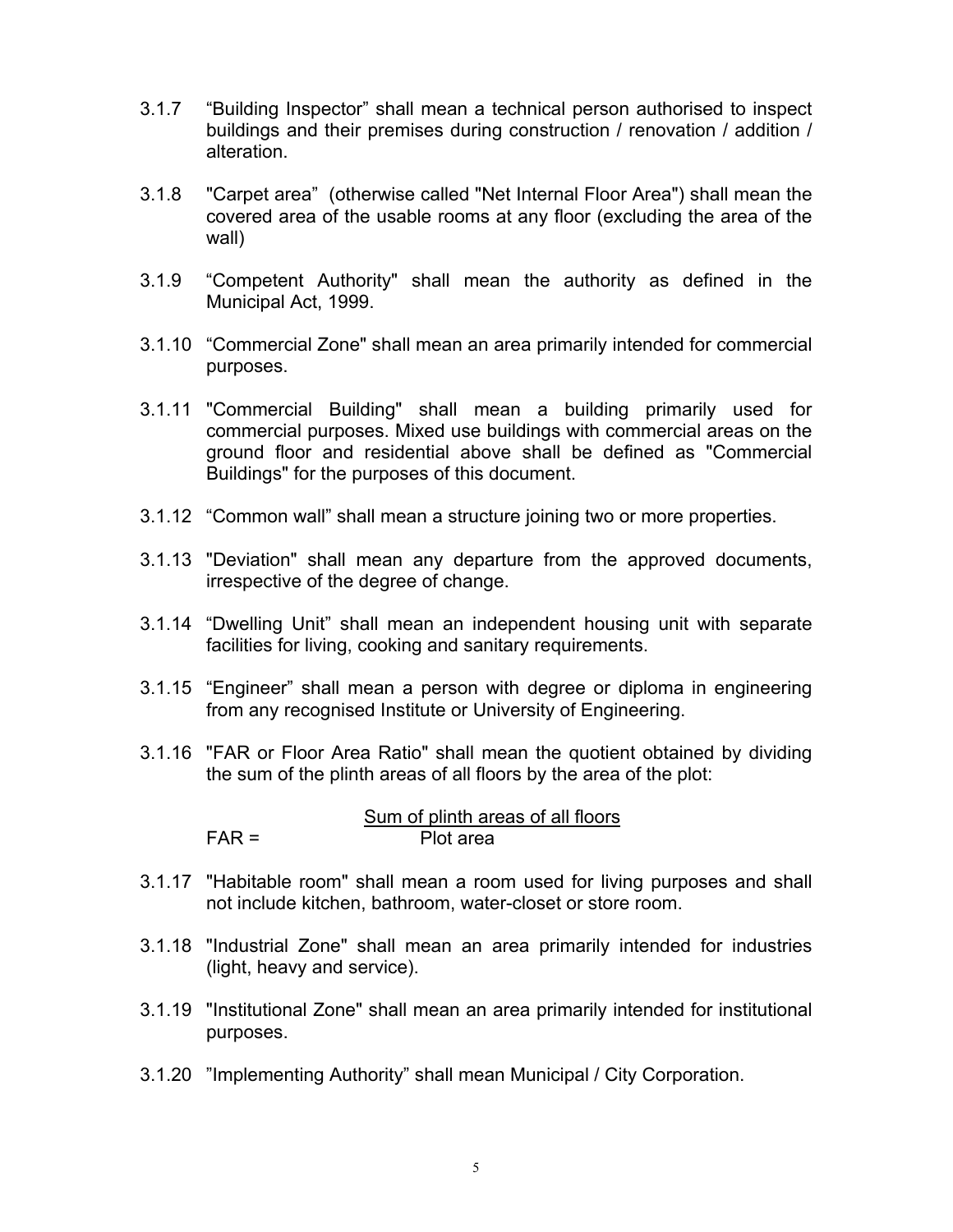- 3.1.21 "Land-Use" shall mean any particular activity/use, assigned to an area of land.
- 3.1.22 "Loft/Attic" shall mean the space within the confines of the roof structure, above the ceiling of the top floor.
- 3.1.23 "Mezzanine floor" shall mean an intermediate floor between two main floors accessible only from the lower floor.
- 3.1.24 "Municipal Boundary" shall mean boundary of a town as defined by the Competent Authority.
- 3.1.25 "Occupancy Certificate" shall mean an official document issued by the Implementing Authority certifying that the building is safe and fit for occupation.
- 3.1.26 "Public building" shall mean a building used as a place for worship, hospital, school, club, theatre and public hall or for similar public purposes.
- 3.1.27 "Plot" shall mean a piece of land enclosed by definite boundaries fixed by the Implementing Authority.
- 3.1.28 "Parking space" shall mean an area, covered or uncovered, sufficient in size to park vehicles with space for movement.
- 3.1.29 "Plinth" shall mean a portion of a building between the surface of the surrounding ground level and the finished floor surface immediately above the ground.
- 3.1.30 "Plinth Height" shall mean the height of the finished floor of the lowest floor level above the ground level.
- 3.1.31 "Plinth Area" shall mean the built-up covered area measured at the floor level of the basement or of any storey, including the walls.
- 3.1.32 "Plinth Area Rate" (PAR) shall mean the prevailing cost of construction per square meter.
- 3.1.33 "Porch" shall mean a covered surface supported on pillars or otherwise for the purpose of pedestrian or vehicular approach to a building.
- 3.1.34 "Property" shall mean either a business or industrial premise; a single domestic dwelling, e.g. a house or an apartment; or a building with multiple domestic dwellings, businesses or industries or empty lot.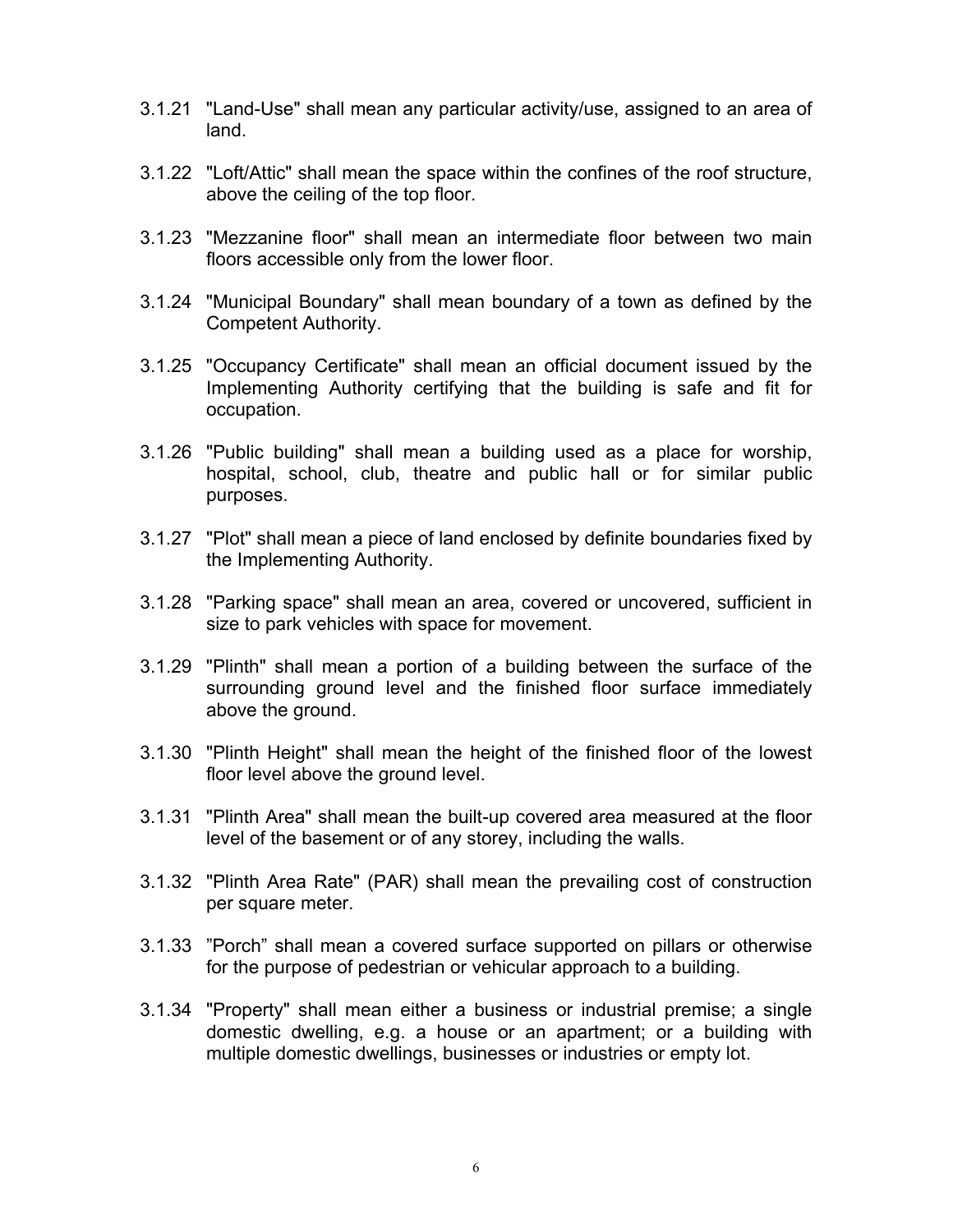- 3.1.35 "Residential zone" shall mean an area primarily intended for residential purposes.
- 3.1.36 "Recreation & Open Spaces" shall mean an area primarily intended for active and passive recreational purposes.
- 3.1.37 "Reserved Zone" shall mean areas set aside for future development within the Municipal boundary & urban control zone.
- 3.1.38 "Residential building" shall mean a building used for human habitation including garage and out house.
- 3.1.39 " Right of Way" (ROW) shall mean an area reserved for road carriageway, central verge, footpath, roadside drains, avenue plantations and utilities.
- 3.1.40 "Sub-Division" shall mean the division of a single property into two or more parts.
- 3.1.41 "Sanitary Inspector" shall mean a technical person authorised by the Implementing Authority to inspect water supply and sanitation.
- 3.1.42 "Set back" shall mean a distance between the plot boundary and building or the distance between buildings.
- 3.1.43 "Urban Control Zone" shall mean a defined peripheral area immediately outside the municipal boundary as fixed by the Competent Authority.
- 3.1.44 "Zoning Plan" shall mean a geographical area designated in the approved Urban Development Plan for the purpose of regulating land uses within the approved municipal boundary.
- 3.1.45 "Urban Centre" shall mean those areas, declared such by the Competent Authority from time to time.

#### **3.2 Interpretation and meaning of expression**

The use of present tense includes future tense, the masculine gender includes feminine gender and singular includes plural or vice versa.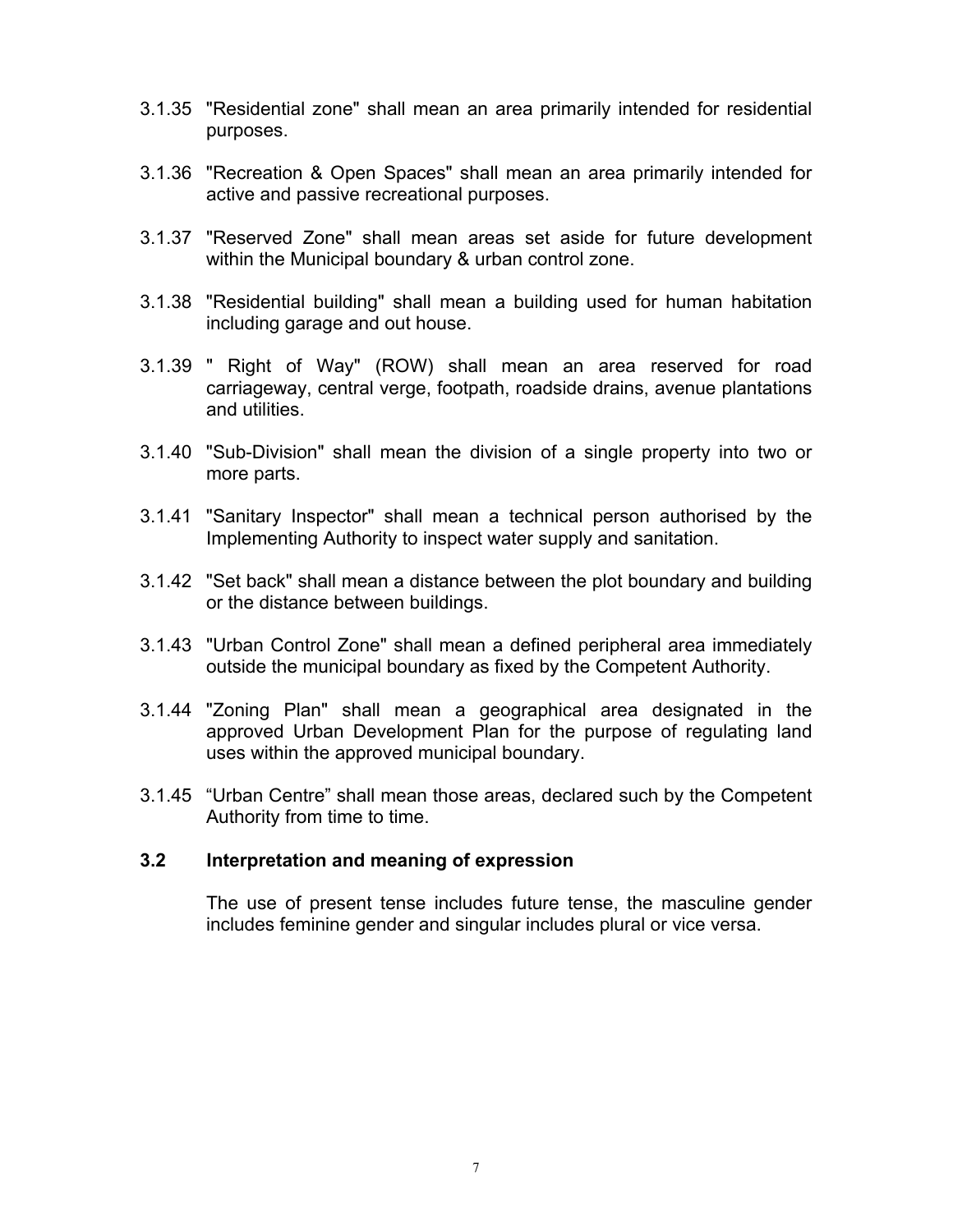#### **4. PROCEDURE FOR OBTAINING BUILDING PERMIT AND OCCUPANCY PERMISSION**

#### **4.1 Building Permit**

- 4.1.1 A person shall not erect any building or carry out any additions and alterations without obtaining a building permit from the Implementing Authority. Building permit shall be issued only to the legal owner of the land plot.
- 4.1.2 Construction of a building shall not be allowed within the urban control Zone without an approved development plan. However, the land outside the municipal boundary but within the urban control zone boundary shall continue to be rural for the purpose of taxation till such time it is included in the Municipal boundary.

#### **4.2 Application for Building Permit**

- 4.2.1 An owner of a plot who intends to erect a building or carry out additions and alterations to a building shall make an application in writing to the Implementing Authority in a prescribed form (Annex 1). The application for building permit shall be signed only by the legal owner of the plot or authorised signatory.
- 4.2.2 The applicant shall submit signed drawings, prepared by registered architects/engineers/planners or engineering/architectural firms, along with the application as per guidelines (in Annex 4). The architects/ engineers/ planners or engineering/architectural firms, while preparing the drawings, shall comply with all requirements of the Building Rules, urban development plan, architectural guidelines and other requirements of the municipal authorities so that the drawings are complete in all respects for approval by the municipal authorities.
- 4.2.3 Drawings shall be prepared in International system of units (S.I units) only.
- 4.2.4 Respective Municipal Corporations shall respond to the application for building permit within 30 days and give final approval within 90 days.

#### **4.3 Ownership Title**

An application for a building permit shall be accompanied by proof of ownership of the land.

#### **4.4 Building Permit Fee**

An applicant shall pay the fee as stated in the Schedule of Fees to the Implementing Authority upon submission of the drawings.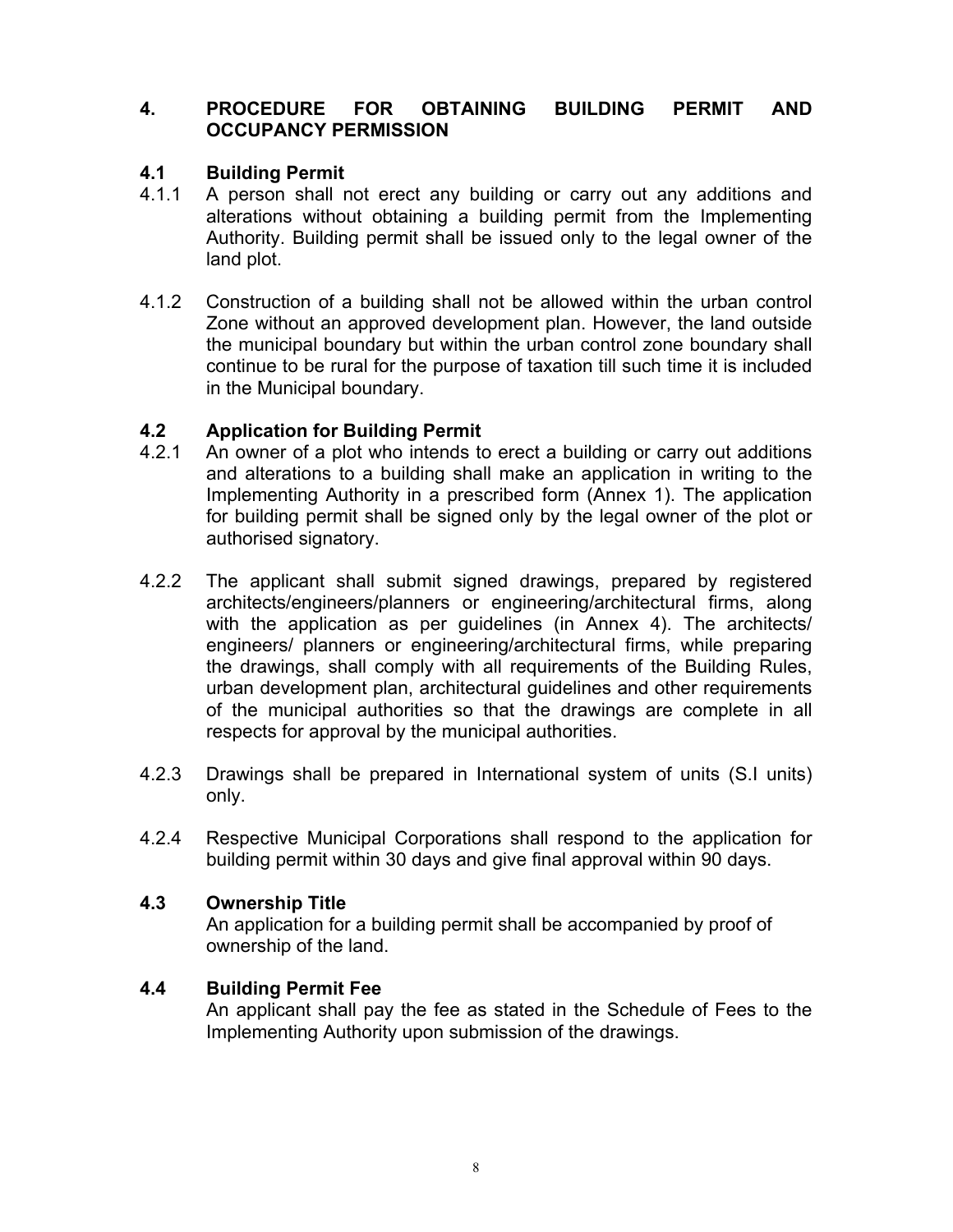#### **4.5 Validity**

The validity of the approved plan shall be for two years from the date of approval. The construction should start within two years from issue of building permit.

#### **4.6 Electricity, Water and Sewerage connections**

An applicant with a certified copy of building permit may apply to the respective agencies for temporary connection of services like electricity, water and sewerage.

#### **4.7 Inspection**

- 4.7.1 Site layout shall be verified and approved by the authorised Engineer / Building Inspector from the Implementing Authority (Refer to Section 14.3).
- 4.7.2 Building constructions shall be subject to routine / periodic inspections by the Implementing Authority. In the event of deviation(s) from the approved plan including quality control the Implementing Authority shall have the full authority to stop construction as per clause no. 4.10 of this rule.

#### **4.8 Permission to occupy**

- 4.8.1 On receipt of the application, (vide annex 2) the building and its premises shall be inspected within 2 weeks by the Implementing Authority to verify that the work has been completed as per the approved building drawings. The inspection team shall consist of authorised Architect and Engineer from Implementing Authority. Based on this inspection report the Occupancy Certificate (Annex 3) shall be issued/refused. The inspection team shall, amongst others, verify that:
	- (a) Septic tank and soak-pit have been constructed as per standards (refer to Plumbing Code BTS-001) and are located as per approved plan.
	- (b) Domestic drains (to collect the rainwater) have been constructed as per standards (refer to Plumbing Code BTS-001) and are connected to the nearest covered or open public storm water drain.
	- (c) The completed portion of the building/dwelling unit applied for occupation is fit and safe for occupancy (Refer to Section 14.1).
	- (d) Construction debris around the building, and/or on the abutting road, and/or adjoining property are cleared by the applicant.
	- (e) The applicant has permanently displayed the full postal address (house number, street name and zone) outside the main entrance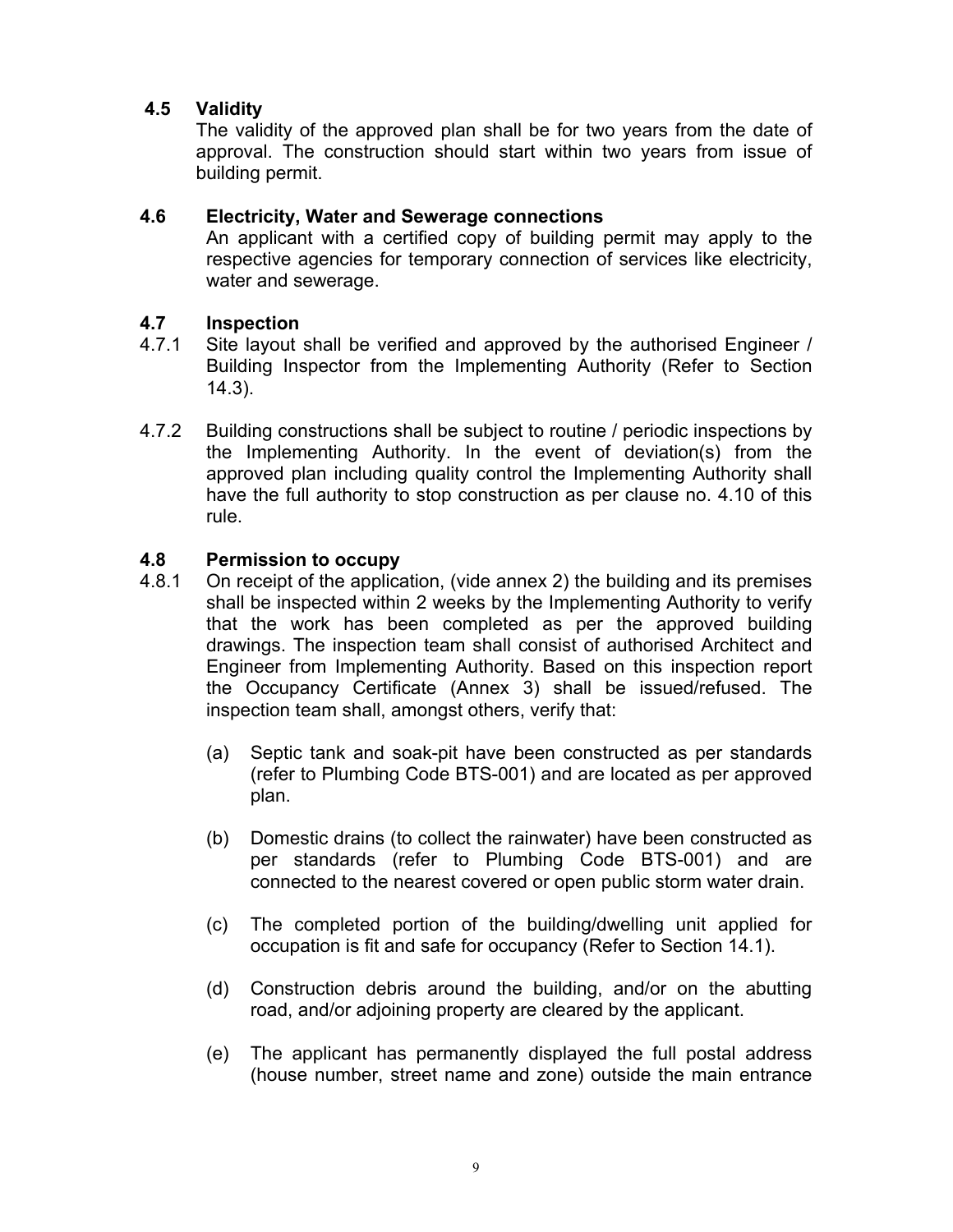to the building and where appropriate, at each dwelling unit, showing unit number.

4.8.2 Permanent connection to services like, water, sewerage, electricity and telephone to the building shall be given by the respective agencies after issue of occupancy certificate only.

#### **4.9 Alteration from the approved building plan**

Alteration from the approved building plan shall require prior approval from the Implementing Authority.

#### **4.10 Cancellation of building permit**

If the construction is not as per the approved building drawings, the Implementing Authority shall, by written notice, direct the owner to stop further construction. The construction shall be resumed only after approved rectification is carried out to the satisfaction of the Implementation Authority. In case the owner fails to rectify the deviations the Implementing Authority shall cancel the building permit and disconnect the services.

#### **5. CHANGE OF BUILDING USE**

The applicant shall apply in writing to the Implementing Authority for conversion of building use. Permission for change of use shall be given only if the building use conforms to land use schedule, structural safety of the building and any other relevant clause of this rule.

#### **6. PLANNING PERMIT**

#### **6.1 Site Coverage in Residential buildings**

- 6.1.1 The maximum permissible site coverage in a residential building shall be within set back rules but not exceeding sixty percent of the plot area.
- 6.1.2 Cantilevered staircases and balconies projecting up to 1.2 m from the ground floor external wall face shall be permitted. Such projections/structures shall not cover the septic tanks.
- 6.1.3 The site coverage for buildings other than residential buildings shall be according to the provisions of the zoning plan or as approved by the Competent Authority in the absence of Zoning Plan.

#### **6.2 Set back lines for residential buildings**

6.2.1 Residential building shall have set back as mentioned below unless specified otherwise in the relevant Urban Development Plan and Zoning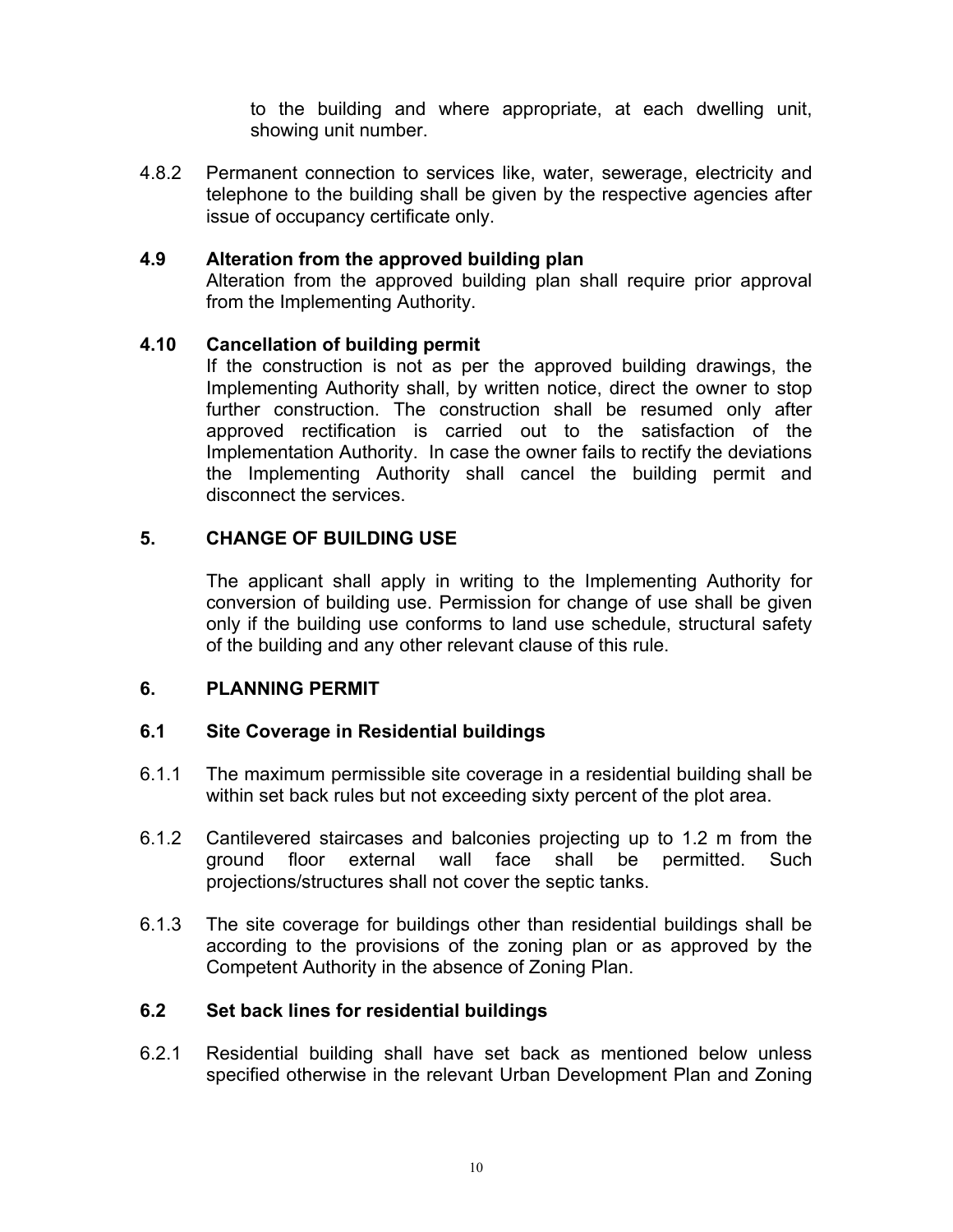Plans. The set back shall be measured from the outer most wall / staircase landing / window projection.

- 6.2.2 FRONT SET BACK
	- (a) The set back facing road shall not be less than 3.0 m at any point or it should follow existing building lines.
	- (b) In case of two or more sides facing a street the front set back shall have an average width of 3 m but not less than 1.8 m at any point.

#### 6.2.3 SIDE AND REAR SET BACK A minimum set back of 3 m shall be maintained.

6.2.4 Two or more habitable structures on the same plot shall have 6m between the two structures.

#### **6.3 Site coverage in commercial buildings**

The permissible site coverage in a commercial building shall be within set back rules. Cantilevered projection in commercial buildings shall be allowed only at the rear side.

#### 6.3.1 FRONT SET BACK

A minimum front set back of 1.5 m shall be maintained from the property line or follow existing building lines.

#### 6.3.2 SIDE SET BACK

A minimum set back of 2 m shall be maintained on either side. No cantilevers and balconies shall be allowed on the sides. A combined building proposed on two or more adjoining plots may be permitted, on the condition that a setback of at least 50% of the savings is added on the side.

#### 6.3.3 REAR OR OTHER SET BACK

- (a) The rear set back shall be not less than 5 m at all points in areas not connected by sewer lines.
- (b) The rear set back in areas connected with sewer lines shall be at least 3 m at all points.

#### **6.4 Basements**

Basements shall be permitted provided adjoining properties are not affected. It has to conform to the Local Area Plan or most recent/current relevant urban development plan.

#### **6.5 Compound walls**

In commercial areas compound walls shall not be allowed. Other than commercial areas, the construction of compound walls/hedges shall require approval of the Implementing Authority. The maximum height of such hedges shall not exceed 1.5m.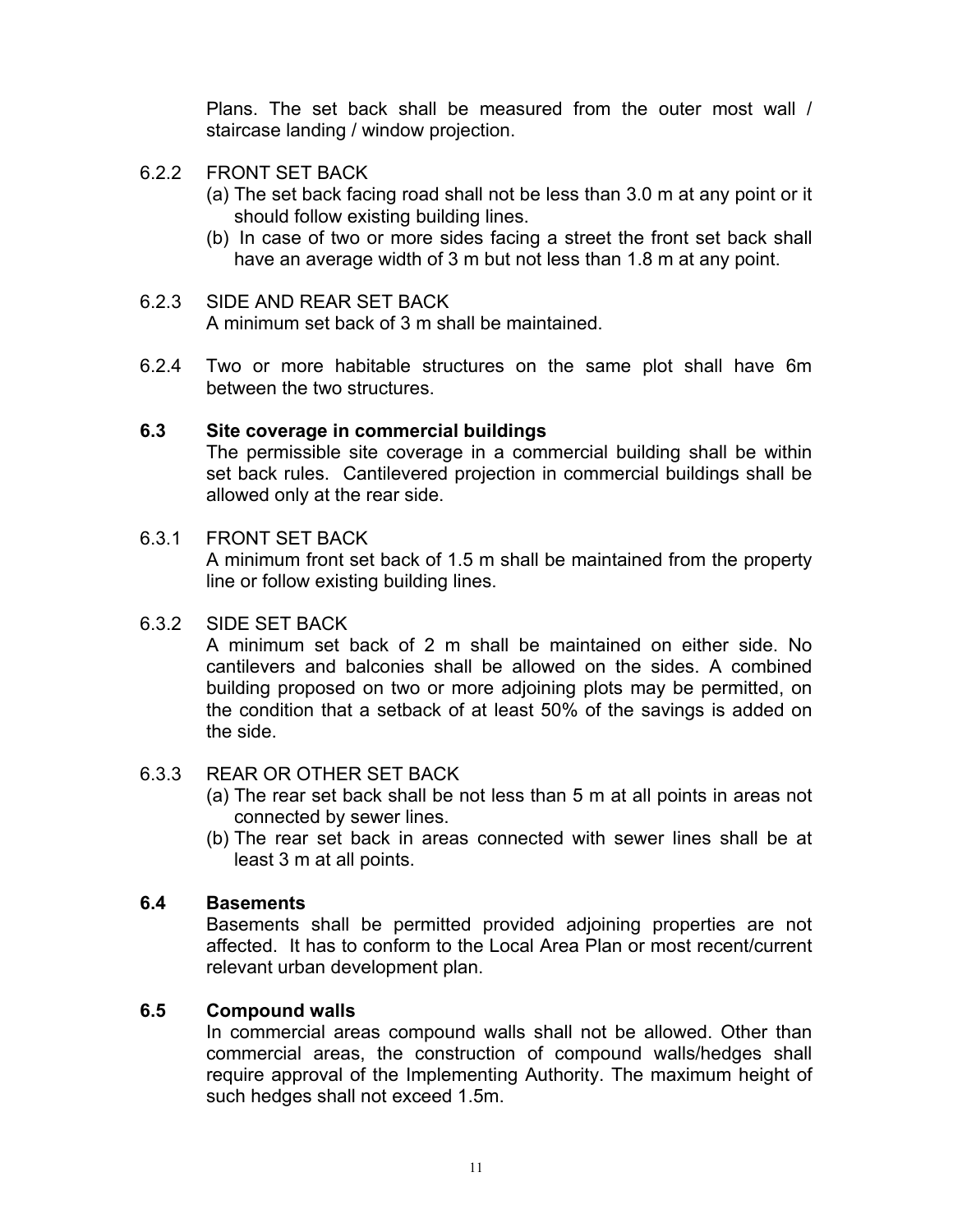#### **6.6 Vehicular Parking Areas**

Vehicular Parking Areas shall be as per "Planning Standards for Urban Centres in Bhutan" and the "Guidelines for Urban Roads in Bhutan". However, the following minimum parking space shall be mandatory for the designated use.

| <b>Description</b>              | Minimum requirement                         |
|---------------------------------|---------------------------------------------|
| Residential building with more  | 1 light vehicle parking per dwelling unit   |
| than two bedrooms               |                                             |
| Residential buildings with two  | 1 light vehicle parking per dwelling unit   |
| bedrooms                        | if it is a single occupant unit. In case of |
|                                 | two or more number of dwelling units,       |
|                                 | 50% parking may be allowed for two          |
|                                 | wheelers parking                            |
| Residential buildings with less | 1 two-wheeler parking per dwelling unit     |
| than two bedrooms               |                                             |
| <b>Hotels</b>                   | 1 parking space for every 30 sq. metre      |
| Cinema halls                    | parking space for every 10 fixed            |
|                                 | seats                                       |

6.6.1 Municipality or private developers shall provide paid parking spaces according to local area plan for commercial zones.

#### **6.7. Painting**

Bhutanese paintings shall be provided on all traditional architectural elements. Painted "fake imitation" of traditional architectural features shall not be allowed.

#### **6.8 Building Height**

- 6.8.1 The number of stories of the building shall be determined by the Local Area Plan / Urban Development Plan.
- 6.8.2 Permissible number of stories will be determined from the level of the lowest natural ground level providing principal access to the development.
- 6.8.3 If the topography demands provisions for additional stories, this will be decided on a case by case basis or by Local Area Plan.
- 6.8.4 The height of buildings shall be governed by the "guidelines on traditional architecture of Bhutan"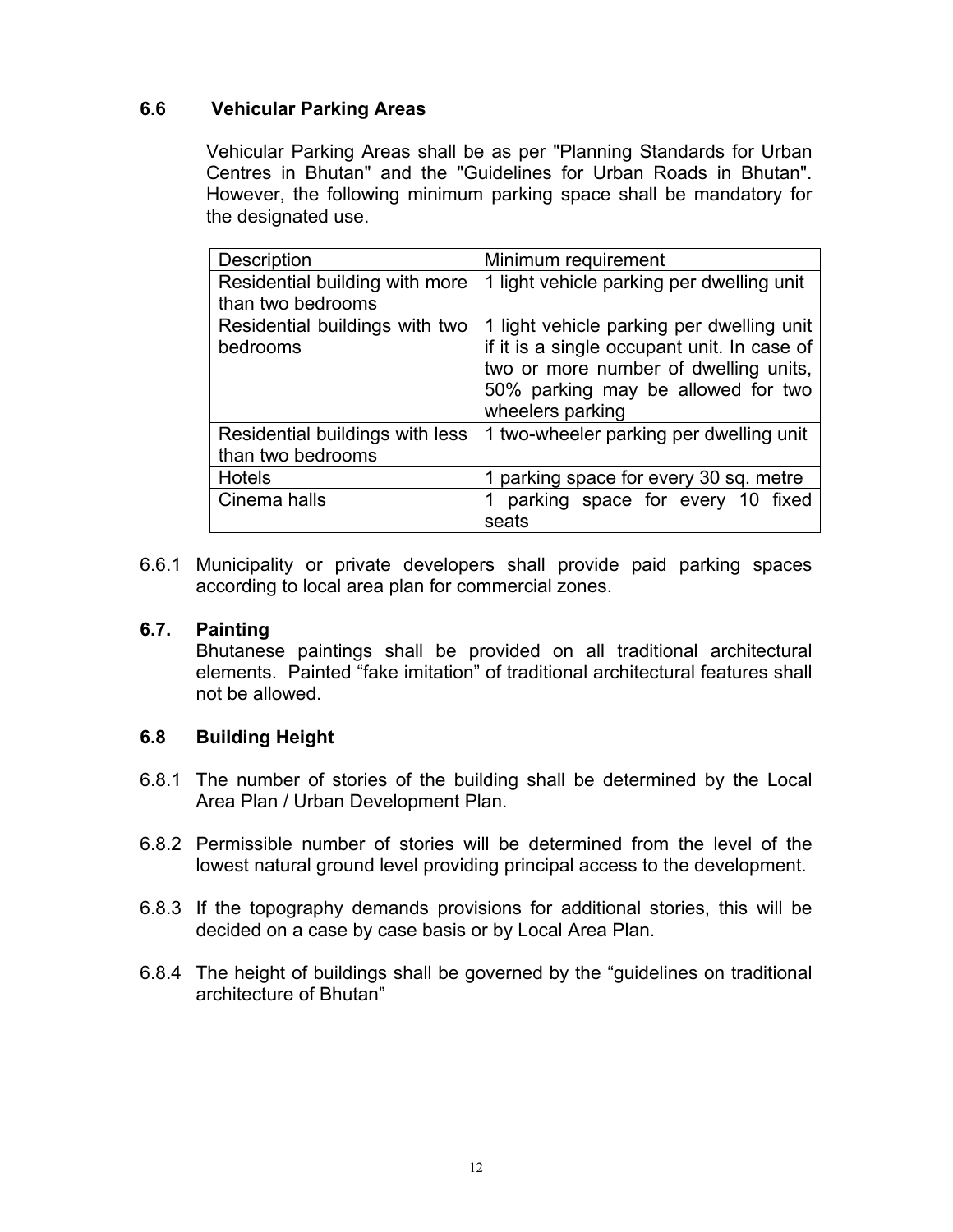#### **7. ARCHITECTURAL CONTROL**

#### **7.1 Architectural Design**

- 7.1.1 The architectural features and outer façade of a building shall conform to the "Guidelines on Traditional Architecture".
- 7.1.2 In localities where uniform front elevation design makes it obligatory to construct an arcade, the area covered by such an arcade shall be considered as built up area.

#### **7.2 Minimum floor space of rooms in residential buildings**

|       | <b>ROOM FUNCTION</b>                   | <b>MINIMUM</b><br><b>FLOOR AREA</b> | <b>MINIMUM</b><br><b>WIDTH</b> | <b>REMARKS</b>                                               |
|-------|----------------------------------------|-------------------------------------|--------------------------------|--------------------------------------------------------------|
| 7.2.1 | LIVING:                                |                                     |                                |                                                              |
| (a)   | <b>Combined Living/ Dining</b>         | $12 \text{ m}^2$                    | 3000mm                         |                                                              |
| (b)   | Only living.                           | 9 m <sup>2</sup>                    | 3000mm                         | Primary room when separate<br>dining is provided.            |
| (c)   | Dining/Family room                     | $7.5 \text{ m}^2$                   | 2500mm                         | Secondary room when living<br>room is provided separately    |
| 7.2.2 | <b>BEDROOM:</b>                        |                                     |                                |                                                              |
| (a)   | Primary bedroom                        | $12 \text{ m}^2$                    | 3000mm                         | When only one bedroom is<br>provided.                        |
| (b)   | Secondary bedroom                      | $9 \text{ m}^2$                     | 3000mm                         | When more than one bedroom<br>is provided.                   |
| (c)   | Additional /other bedroom              | $7.5 \text{ m2}$                    | 2500mm                         | Bedroom provided in addition<br>to primary/secondary bedroom |
| 7.2.3 | <b>KITCHEN:</b>                        |                                     |                                |                                                              |
| (a)   | Kitchen cum store                      | $6 \text{ m}^2$                     | 2000mm                         | When no separate store is<br>provided.                       |
| (b)   | Kitchen                                | 4.32 $m2$                           | 1800mm                         | Separate store has to be<br>provided.                        |
| (c)   | <b>Store</b>                           | 1.44 $m^2$                          | 1200mm                         | Store with a separate kitchen                                |
| 7.2.4 | <b>BATHROOM:</b>                       |                                     |                                |                                                              |
| (a)   | <b>Toilet</b>                          | 2.16 $m^2$                          | 1200mm                         |                                                              |
| (b)   | Toilet with internal<br>partition wall | 3.36 $m2$                           | 1400mm                         | Min width of 900mm for water<br>closet.                      |
| (c)   | Bathroom                               | 1.82 $m^2$                          | 1300mm                         |                                                              |
| (d)   | Separate WC                            | 1.08 $m^2$                          | 900mm                          |                                                              |
| 7.2.5 | <b>BALCONY:</b>                        | $1.35 \text{ m}^2$                  | 900mm                          |                                                              |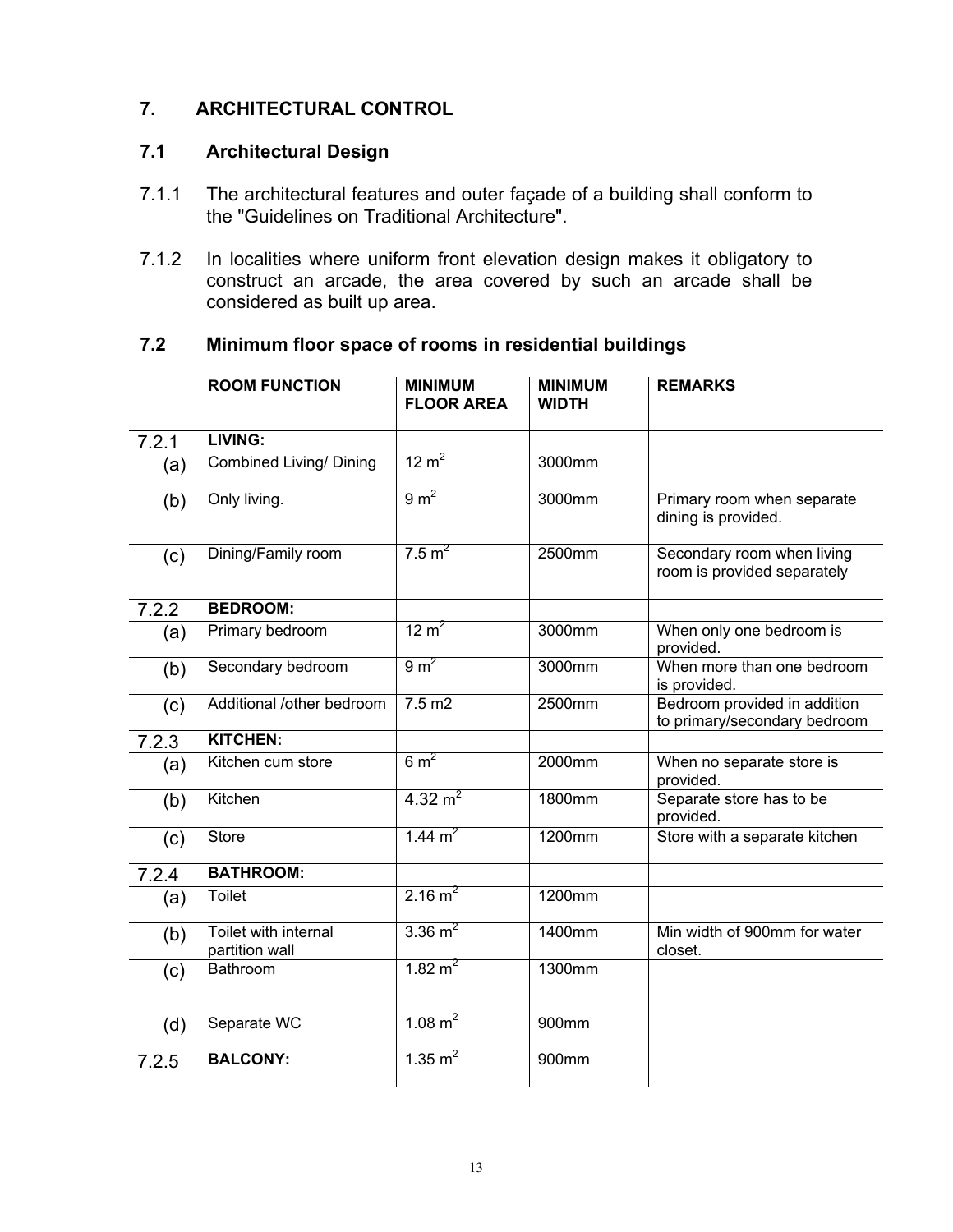### **7.3 Circulation space requirements**

|        |                                                                                                    | <b>DIMENSIONS FOR:</b>       |                                                                                             |  |  |  |
|--------|----------------------------------------------------------------------------------------------------|------------------------------|---------------------------------------------------------------------------------------------|--|--|--|
|        |                                                                                                    | <b>RESIDENTIAL BUILDINGS</b> | <b>INSTITUTIONAL AND</b><br><b>COMMERCIAL BUILDINGS</b>                                     |  |  |  |
| 7.3.1  | Clear width of private<br>corridor or staircase<br>(internal stair serving one<br>residence only). | Min 900mm                    | N/A                                                                                         |  |  |  |
| 7.3.2  | Clear width of common<br>corridor or staircase                                                     | <b>Min 1100mm</b>            | <b>Min 1500mm</b><br>(unless calculated to be<br>greater according to fire<br>escape rules) |  |  |  |
| 7.3.3  | Height of staircase<br>handrail above pitch line<br>of staircase                                   | Min 900mm                    | Min 900mm                                                                                   |  |  |  |
| 7.3.4  | Staircase riser                                                                                    | Max 190mm                    | Max 190mm                                                                                   |  |  |  |
| 7.3.5  | Staircase tread                                                                                    | Min 250mm                    | Min 280mm                                                                                   |  |  |  |
| 7.3.6  | Height of doors                                                                                    | <b>Min 1800mm</b>            | <b>Min 2000mm</b>                                                                           |  |  |  |
| 7.3.7  | Width of door to habitable<br>room                                                                 | Min 850mm                    | Min 900mm                                                                                   |  |  |  |
| 7.3.8  | Width of door to main<br>entrance                                                                  | Min 900mm                    | <b>Min 1000mm</b>                                                                           |  |  |  |
| 7.3.9  | Width of other doors                                                                               | Min 700mm                    | Min 850mm                                                                                   |  |  |  |
| 7.3.10 | Habitable room floor to<br>ceiling height in high<br>altitude                                      | Min 2450mm                   | Min 2450mm                                                                                  |  |  |  |
| 7.3.11 | Habitable room floor to<br>ceiling height in low<br>altitude                                       | <b>Min 2750mm</b>            | <b>Min 2750mm</b>                                                                           |  |  |  |
| 7.3.12 | Water closet, bathroom or<br>store floor to ceiling height                                         | Min 2100mm                   | <b>Min 2300mm</b>                                                                           |  |  |  |
| 7.3.13 | Mezzanine floor to ceiling<br>height                                                               | <b>Min 2100mm</b>            | <b>Min 2300mm</b>                                                                           |  |  |  |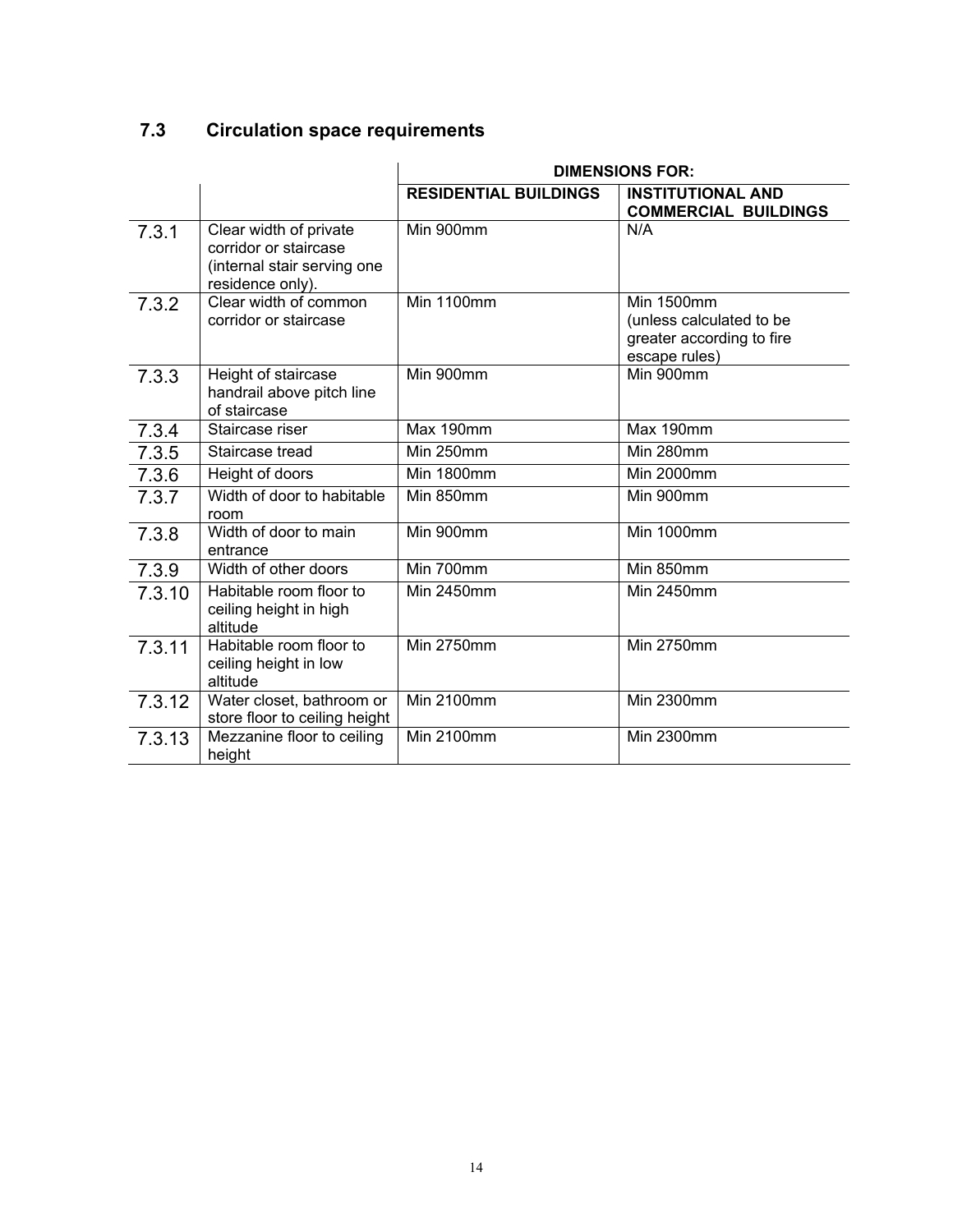#### **7.4 Light and Ventilation requirements**

#### 7.4.1 HABITABLE ROOM

A habitable room shall be provided with windows and other apertures having a total openable area not less than  $1/6<sup>th</sup>$  of the floor area. The openings shall face directly onto an external space.

#### 7.4.2 KITCHEN

A kitchen shall be provided with ventilation through windows/ventilators having a minimum area equal to 1/6th of the floor area of the kitchen.

#### 7.4.3 WATER CLOSET

The water closet located against the external wall shall be provided with an opening or a glazed window not less than 0.2 sq. m for lighting and ventilation.

#### 7.4.4 STORE ROOMS AND THE LIKE

A storeroom shall have ventilation through windows and ventilators or other apertures. In case of window, the opening shall not be less than 1/10th of the floor area.

#### 7.4.5 BASEMENT FLOOR

A basement shall have ventilation through windows, ventilators or other apertures, the area of which shall not be less than 1/10th of the floor area.

#### **7.5 Artificial Lighting and Mechanical Ventilation**

Wherever the day lighting and natural ventilation is insufficient to meet the standard requirements of lighting and ventilation the same shall be ensured through artificial lighting and mechanical ventilation. (Refer to BTS-012).

#### **7.6 Ventilation shaft**

 A ventilation shaft shall be provided for toilet, kitchen and store room that do not have adequate direct access to natural ventilation from an external open space.

The size of such ventilation shaft shall be as follows:

- 7.6.1 1.5 sq.m in area with a minimum width of 1.0m for building up to 2 floors.
- 7.6.2 2.8 sq.m in area with a minimum width of 1.2m for building of 3 and 4 floors: and
- 7.6.3 4.0 sq.m in area with a minimum width of 1.5m for building of 5 and 6 floors including basement floors.

All shafts shall be accessible from ground floor with minimum opening size of 900x2000mm height.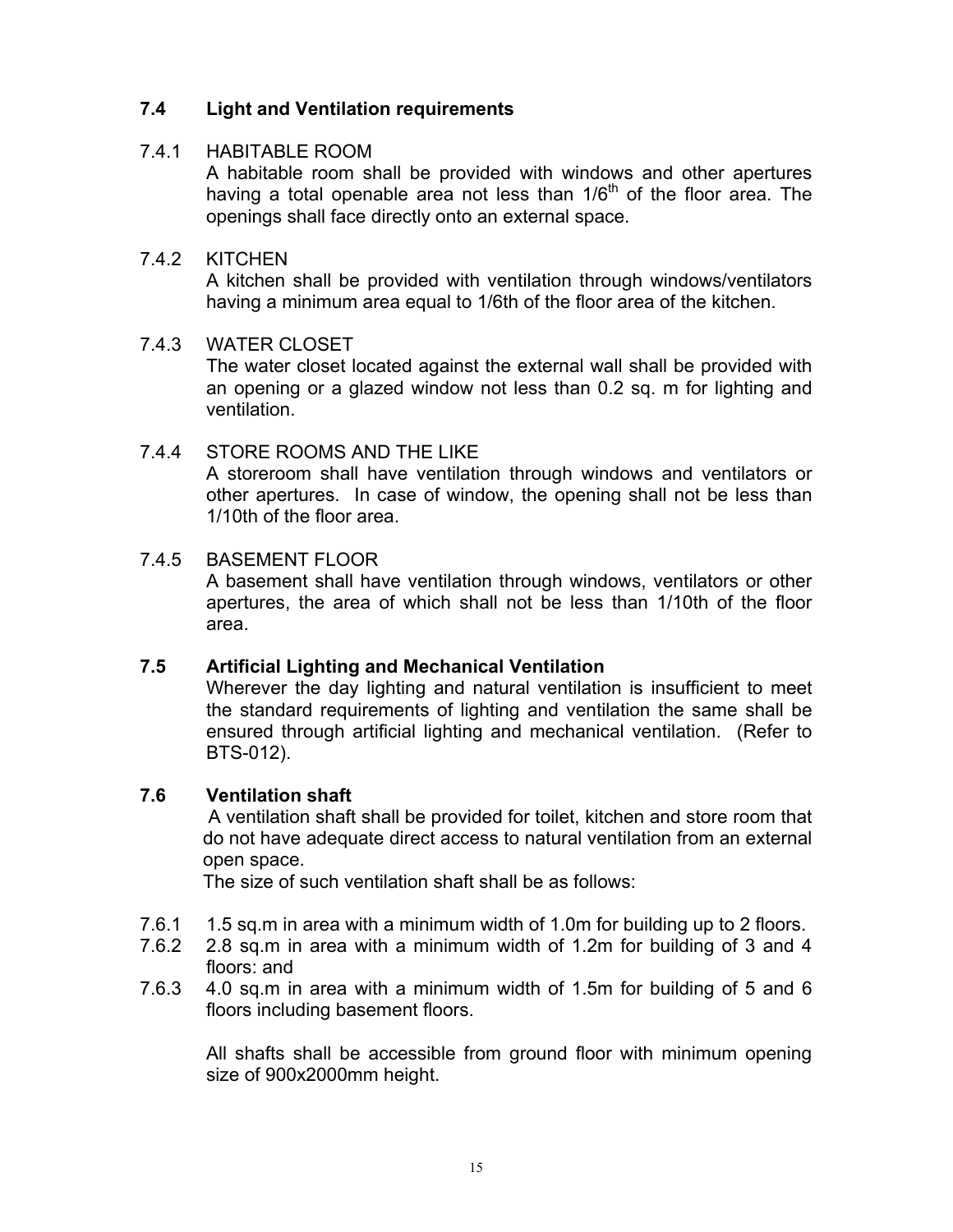#### **7.7 Plinth Height**

The plinth height shall not be less than 150 mm.

#### **7.8 Fire Safety (Refer to BTS-014)**

- 7.8.1 Every building meant for human occupancy shall be provided with exits sufficient to permit safe escape of occupants, in case of fire or other emergency. However, this shall not be mandatory for those residential buildings having single dwelling unit.
- 7.8.2 Exits shall be free of obstructions and be clearly visible with the routes to the exits clearly marked and sign posted.
- 7.8.3 Doors with a fire resistance of at least  $\frac{1}{2}$  hour shall be provided along the escape routes to prevent spread of fire and smoke particularly at the entrances to stairs.
- 7.8.4 All escape exits shall provide continuous means of egress to the exterior of a building or to an exterior open space leading to a street. Exit routes shall be arranged so that they may be reached without passing through another occupied space.
- 7.8.5 Exits shall be so located that the travel distance to the exit on each floor shall not exceed the distances given below:

| <b>Building type</b> | <b>Travel distance</b> |
|----------------------|------------------------|
| Residential          | 22.5m                  |
| Institutional        | 22.5m                  |
| Commercial/Assembly  | 30 <sub>m</sub>        |
| Industrial           | 45 <sub>m</sub>        |

- 7.8.6 The travel distance to an exit from the dead end of a corridor shall not exceed half the distance specified in the table above, except in institutional and commercial/assembly building types in which case it shall not exceed 6m.
- 7.8.7 Wherever more than one exit is required exits shall be placed as remote from each other as possible and shall be arranged to provide direct access in separate directions from any point in the area served.
- 7.8.8 All building having more than four floors and all institutional and commercial/assembly building types having an area of more than 500sq.m on each floor shall have a minimum of two fire escape staircases. The provision of additional alternative staircases shall be subject to the requirements of travel distance being complied with.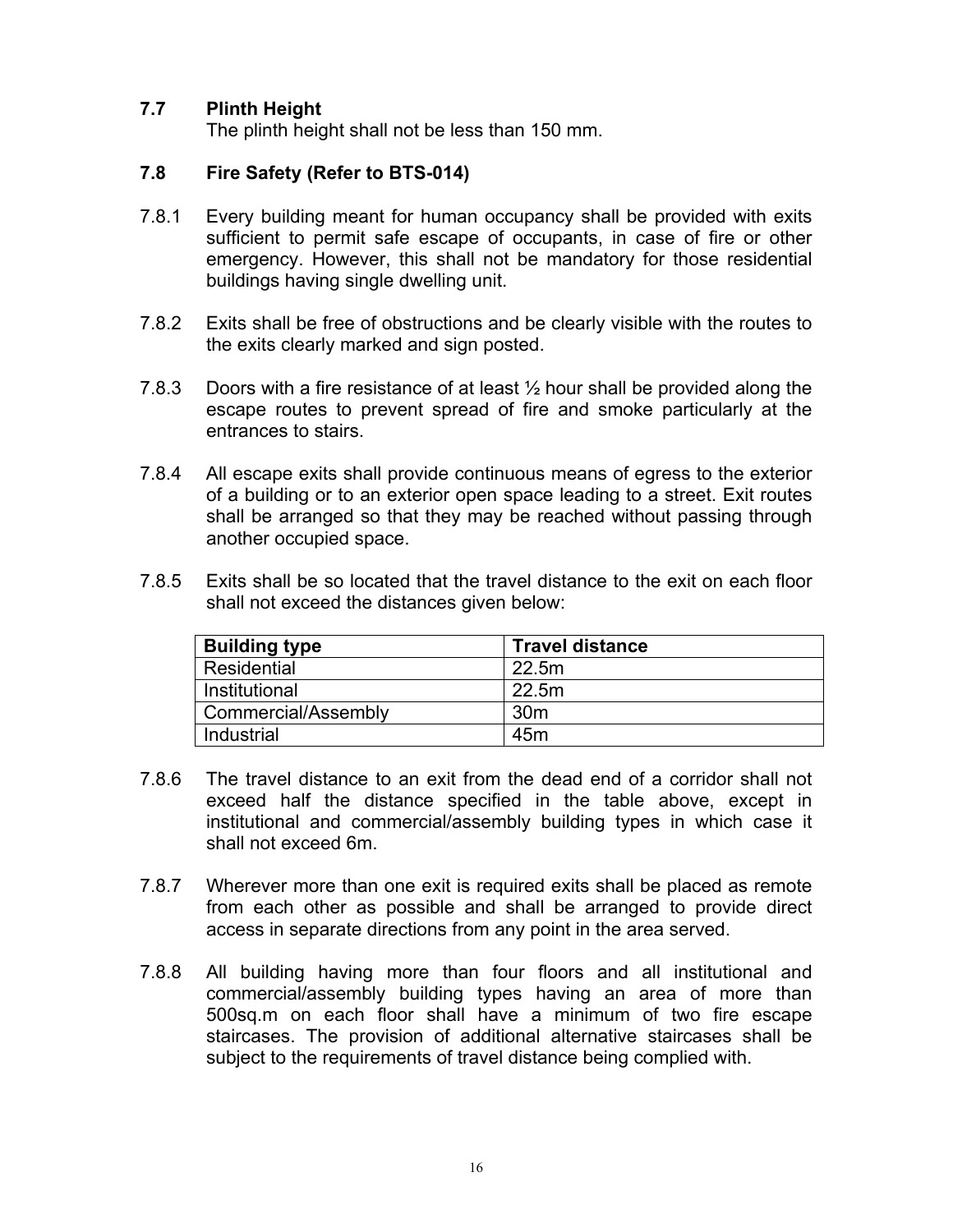- 7.8.9 Fire escape staircases must be of a protected type and at least one shall open directly into an exterior space or to an open place of safety. 'Protected' means that if there is a fire anywhere in the building, it should not be allowed to enter the staircase shaft. No internal windows can be provided looking into fire escape staircases.
- 7.8.10 Interior fire escape stairs must be constructed of a non-combustible material throughout and as completely enclosed self-contained units with an external wall constituting at least one of the sides.
- 7.8.11 Doors onto fire escape staircases must have a fire resistance of at least one hour, should open in the direction of escape and must not reduce the minimum width of the landing or staircase.
- 7.8.12 All buildings should be provided with at least one fire extinguisher on each floor.
- 7.8.13 All buildings must have a fire plan showing:
	- (a) Location and number of fire extinguishers.
	- (b) Means of escape location of internal and external fire escape stairs, fire exits and direction of escape.
- 7.8.14 Fireplaces shall have a floor of concrete or similar fire proof material and shall be provided with a flue or chimney. Chimneys shall extend 600mm or more above the highest point of the roof.

#### **7.9 Elevators (Refer to BTS-011)**

Buildings having more than four floors shall have elevator(s). Elevators cannot be used for fire escape purposes. Elevators shall not be mandatory for buildings that have four floors or less from the main entrance, provided such an entrance is the primary entrance to the building and has direct access to a vehicular road.

#### **7.10 Garage cum servants quarters**

Each servant's quarter shall comprise of one habitable room of not less than 12 sq.m floor area, exclusive of kitchen, veranda, bathroom and lavatory. Such out house shall comply with set back lines of main structure.

#### **7.11 Porch**

Porch shall be permitted in all buildings in compliance with set back rules.

#### **7.12 Septic tank & Soak pit (Refer to BTS-001)**

The minimum distance between the building and septic tank shall not be less than 3m and between the building and soak pit, not less than 5m.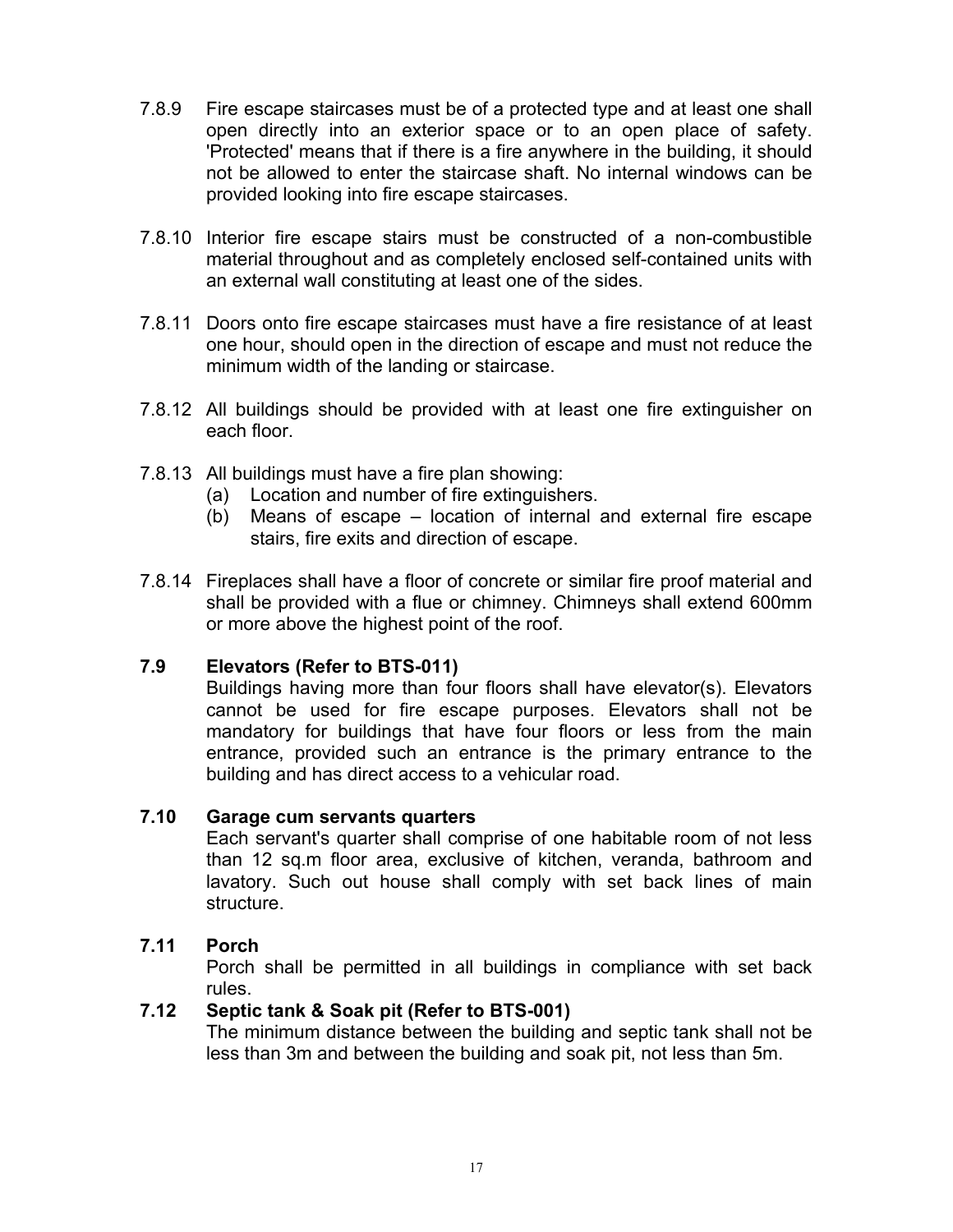#### **7.13 Roof and site drainage**

- 7.13.1 Down pipes, gutters and spouts shall be provided for buildings in commercial areas to discharge rainwater into the storm water drain.
- 7.13.2 Roof pitches should be between 12 degree and 15 degree for profiled metal sheeting or in accordance with technical requirements for other materials.

#### **8. ACCESS FOR THE DISABLED**

- 8.1 The ground floor of institutional buildings must be accessible to disabled people through at least one entrance.
- 8.2 Where ramps are necessary or desired for disabled access they shall not have a slope of greater than 1 in 12. A ramp shall have a handrail on at least one side and preferably two sides.
- 8.3 Ramps must have a non-slip surface and a level platform at the top, which are at least 1800x1800mm if a door swings out onto it. Platforms must extend at least 300mm beyond each side of a doorway. Each ramp must have at least 1800mm straight clearance at the bottom.
- 8.4 Ramps must have level platforms at 9.5m horizontal intervals and wherever they turn.
- 8.5 Where toilets are generally provided an appropriate number of facilities (in accordance with the use and capacity of the building) must be made accessible to and be usable by disabled people.
- 8.6 Disabled toilets for wheelchair access must be at least 1520x1520mm square, have a door of 1000mm wide opening inwards and have appropriately designed and mounted handrails to provide support. Disabled toilets should be designed to follow standard codes of good practice.

#### **9. STRUCTURAL CONTROL (Refer to BTS-002 to 009)**

#### **9.1 Structural Design**

Structural design shall comply to the codes and specifications but not limited to the following, adopted and / or issued by the Competent Authority from time to time.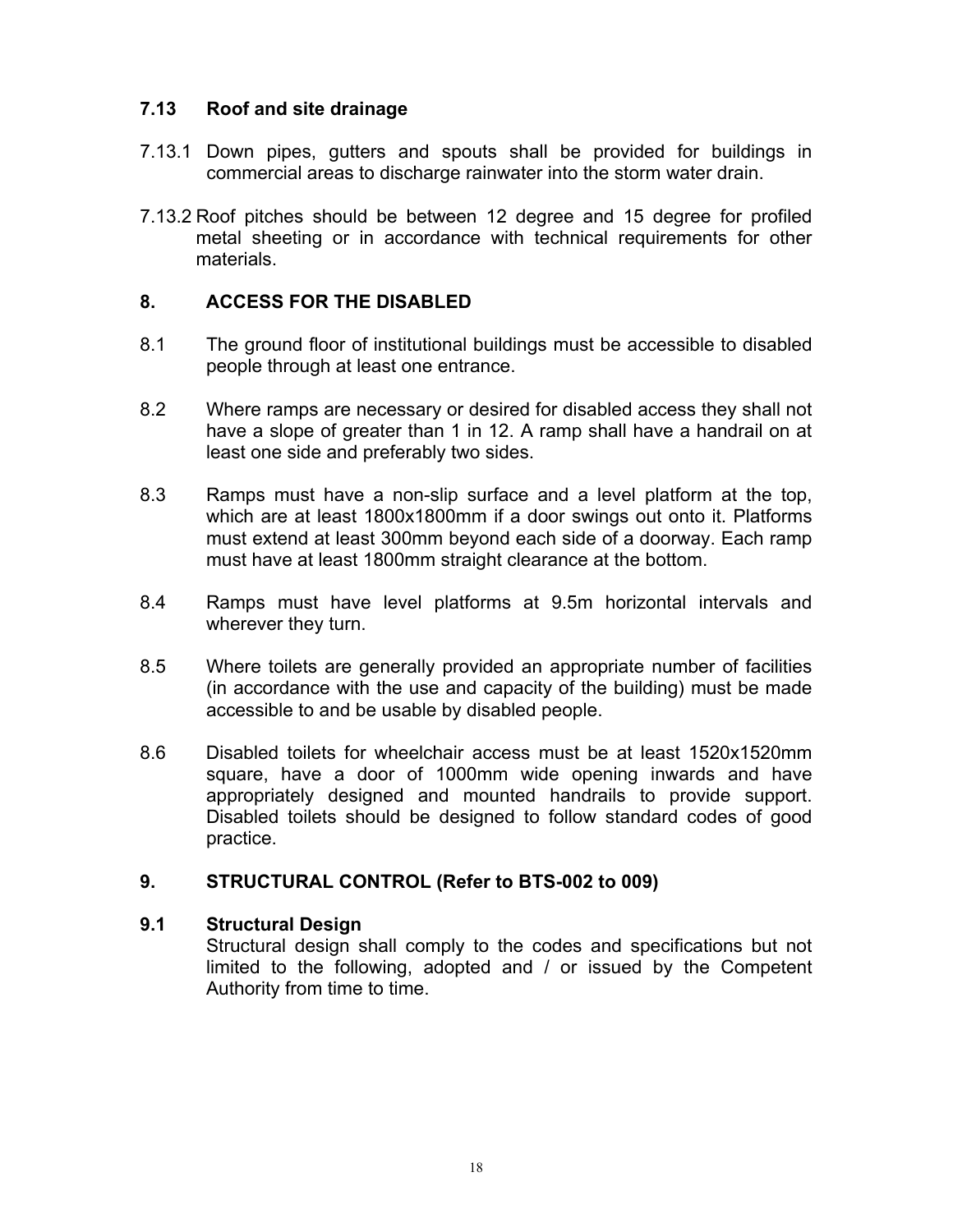#### **9.2 Analysis of Structure (building)**

- 9.2.1 PWD structural design standards 1997
- 9.2.2 IS 1893 1984: Criteria for earthquake resistant design of structures
- 9.2.3 IS 456 Code of practice for plain and reinforced concrete
- 9.2.4 IS 875 –1987: Code of practice for Design loads ( other than earthquake)
- 9.2.5 NUDC/007/1985 Timber Roof Trusses
- 9.2.6 NUDC/002/1985 Manual for Timber Engineering Design

#### **9.3 Design of Structure (buildings)**

- 9.3.1 PWD structural design standards 1997
- 9.3.2 IS 4326 Earthquake resistant design & construction of building
- 9.3.3 IS 456 Code of practice for plain and reinforced concrete
- 9.3.4 NUDC/007/1985 Timber Roof Trusses
- 9.3.5 NUDC/002/1985 Manual for Timber Engineering Design
- 9.3.6 IS 800 Design of steel structures
- 9.3.7 IS 806 Design of Tubular Truss
- 9.3.8 IS 1904-1978: Code of practice for structural safety of buildings (Shallow foundation)

#### **9.4 Detailing of Structure (buildings)**

- 9.4.1 PWD structural design standards 1997
- 9.4.2 IS 13920 –1993: Ductile detailing of concrete structures subjected to seismic forces
- 9.4.3 IS 4326 Earthquake resistant design & construction of building
- 9.4.4 IS 456 Code of practice for plain and reinforced concrete
- 9.4.5 NUDC/007/1985 Timber Roof Trusses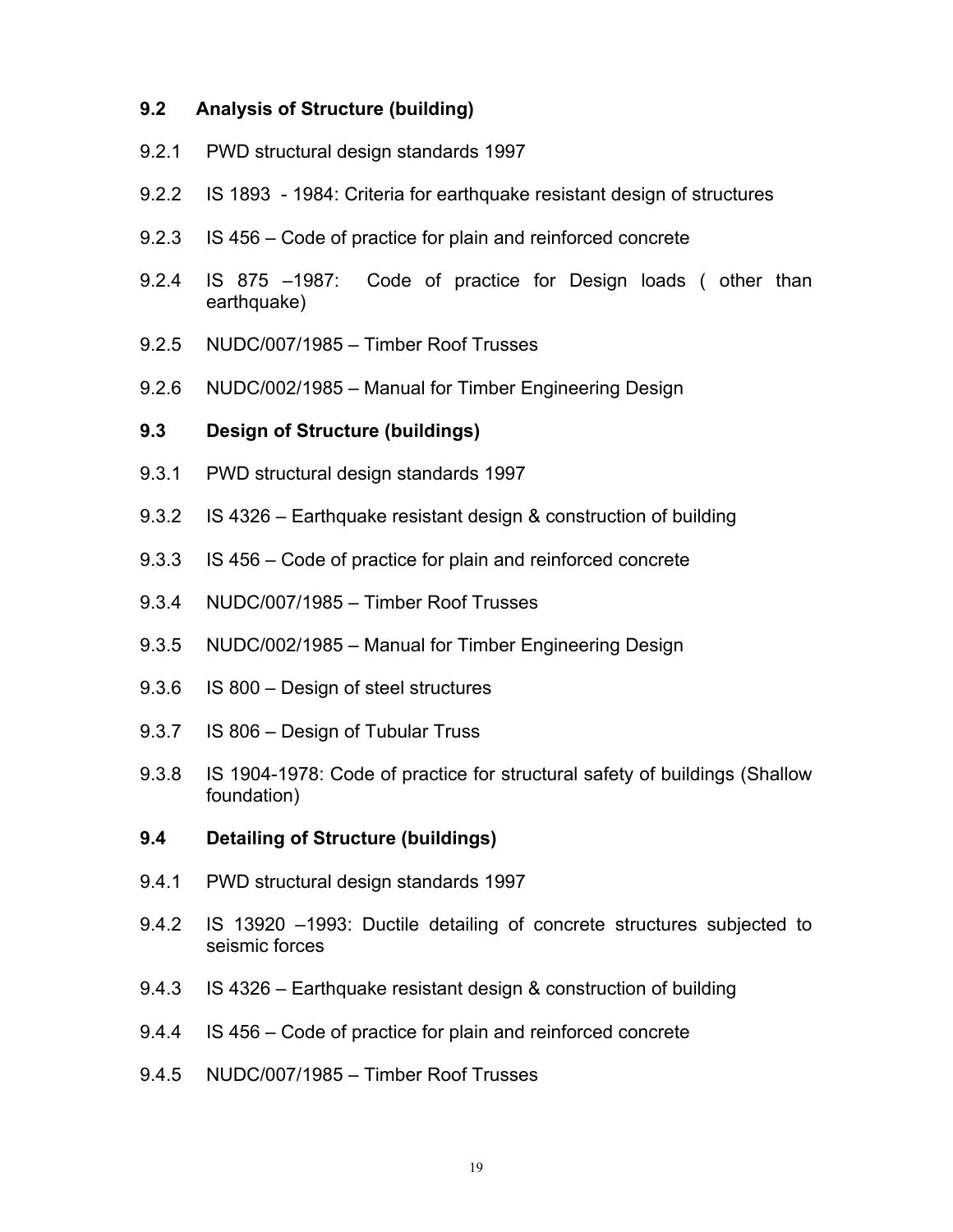- 9.4.6 NUDC/002/1985 Manual for Timber Engineering Design
- 9.4.7 IS 800 Design of steel structures
- 9.4.8 IS 806 Design of Tubular Truss
- **10. Floors**
- 10.1 Ground floor shall be so constructed as to prevent dampness rising by capillary action into the floor.
- 10.2 Flooring of kitchen shall be of impervious and fire proof materials.
- 10.3 Toilet and bathroom shall have floor of impervious materials.
- 10.4 The internal walls of water closet shall be finished with an impervious material up to a minimum height of 90 cm from the floor.
- 10.5 The floor and walls of the basement floors shall be provided with damp proofing treatment.

#### **11. WATER SUPPLY AND SANITATION CONTROL**

#### **11.1 Residences**

- 11.1.1 Dwelling units with individual conveniences shall have at least the following fixtures:
	- (a) One bathroom provided with tap either separate from or combined with,
	- (b) One water closet
	- (c) One sink in the kitchen or alternative arrangements for washing utensils.
- 11.1.2 Dwelling units without individual conveniences shall have the following fixtures:
	- (a) One water-tap with drainage arrangement in each tenement.
	- (b) One water closet and one bathroom with tap for every two tenements
- 11.1.3 Connection to the municipal water supply and sewer line shall be made with the approval of the Implementing Authority. Where there is no municipal sewer system, septic tank with soak pit shall be provided.
- 11.1.4 Licensed plumbers shall execute works involving repair or installation of sanitary fittings.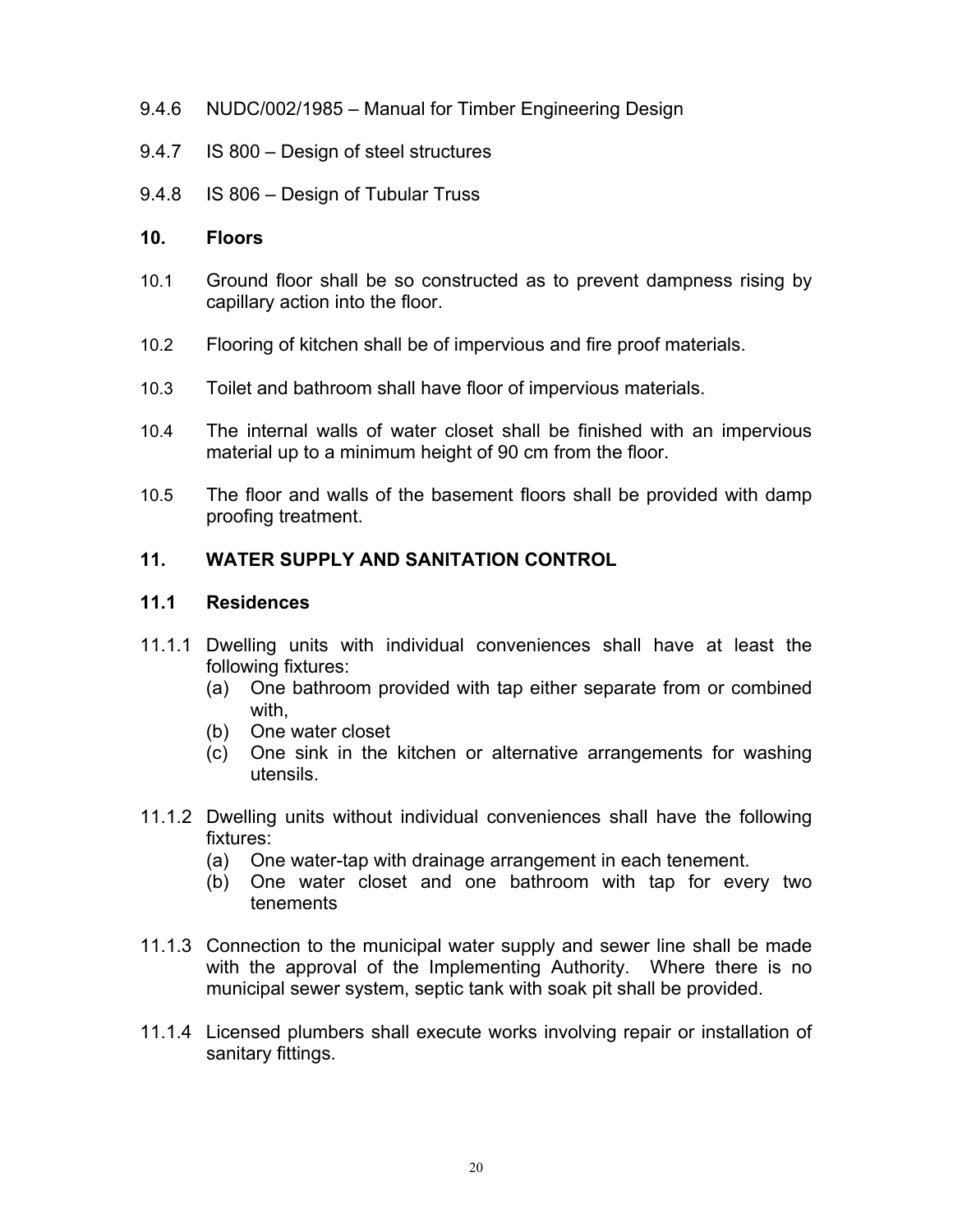- 11.1.5 Building owners shall be responsible for making appropriate arrangements for disposing of construction debris as specified by the Implementing Authority.
- 11.1.6 Plumbing shall be as per the prevailing "Code of Practice for Plumbing" and "Water & Sanitation Rules".
- 11.1.7 Gutters and down pipes shall not be less than 100 mm diameter.

#### **12. ELECTRICAL INSTALLATIONS CONTROL (Refer to BTS-010)**

The electrical drawings shall be submitted while applying for the building permit along with other drawings. Permanent connection shall be given only after issue of occupancy certificate. All service connections shall be given only after an Implementing Authority approves the building plan.

- 12.1 Licensed electricians shall execute all works involving house wiring, repair or installation of electrical connections.
- 12.2 Minimum requirement of socket outlets in a residential dwelling unit shall be as specified in the table below:

| Location               | Number of 5 amps<br>sockets | Number of 15 amps<br>sockets |
|------------------------|-----------------------------|------------------------------|
| Bed room               |                             |                              |
| Living room            |                             |                              |
| Kitchen                |                             |                              |
| Dining room            |                             |                              |
| Living/dining combined |                             |                              |
| Bath room              |                             |                              |

#### **13. TELEPHONE**

- 13.1 For buildings, which require provision of telephone services, detail plans shall be submitted as per the guidelines (Annex 4).
- 13.2 Telephone wiring to any point shall be standard 0.5 mm gauge single pair copper wire in a 25 mm PVC/Ms conduit which shall be located at least 500 mm from any electrical cable route.
- 13.3 A proper bridge shall be provided where electrical and telephone routes cross.
- 13.4 Telephone terminal points shall be at least 1500 mm above the floor level in an accessible area.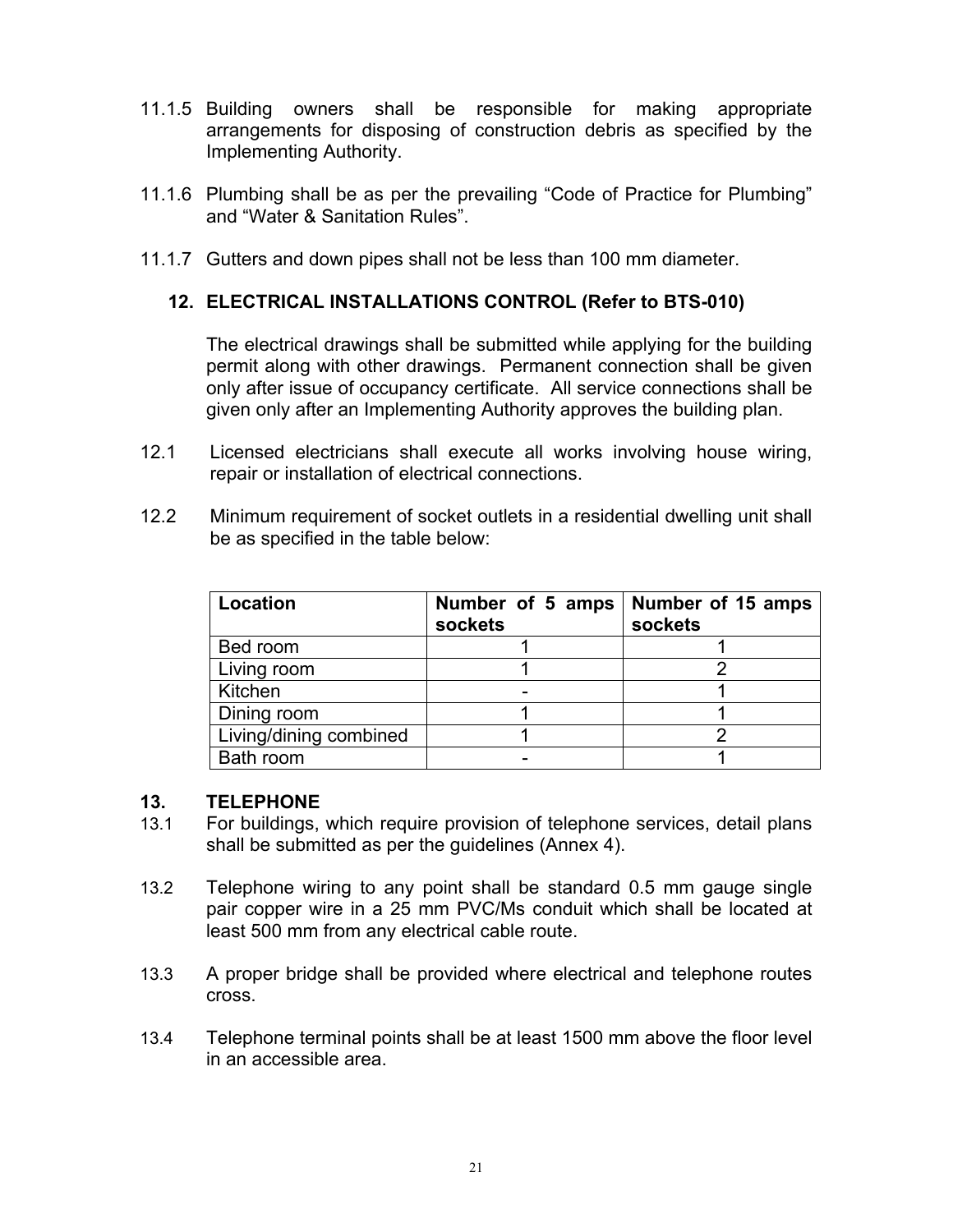13.5 A maximum of five pairs of telephone wires shall be drawn through 25mm conduit.

#### **14. RESPONSIBILITY OF THE APPLICANT**

A person who applies for permission to erect a building or carry out additions and alterations shall ensure that:

14.1 The building under construction is completed within five years from the date of commencement. In the event that the construction is stopped for a period exceeding one year the owner shall erect a pitch roof over the finished floor.

#### 14.2 **Materials used must comply with minimum standards as specified in IS codes, PWD specification and other relevant codes of practice.**

- 14.3 Close supervision is exercised over the construction by an experienced Supervisor / Engineer.
- 14.4 A qualified/licensed Plumber/Electrician executes the work of sanitation, water supply plumbing and electrical installations.
- 14.5 Necessary precautions are taken against accidents, damages or inconvenience to the public and workers or adjacent property either directly or indirectly during the execution of the work.
- 14.6 Private or public properties interfered/damaged during construction are restored / reinstated to the satisfaction of the Implementing Authority / affected property owner. In the event, the interference is affecting both the parties the restoration shall be carried out jointly as determined by the Implementing Authority.
- 14.7 The workers are protected through provision of helmets, safety belts, boots, and working gloves.
- 14.8 The building under construction has proper scaffolding, platforms, net and signboards cautioning the pedestrian and vehicular traffic.

#### **15. MAINTENANCE OF BUILDING**

- 15.1 The owner of the building shall ensure regular maintenance of the building, including painting.
- 15.2 Complaints from neighbours or tenants on the unsatisfactory water supply and sanitary conditions, improper / deteriorated electrical wires deteriorated septic tank and soak pit, surface drains and surrounding environment shall be repaired/replaced/rectified by the owner of the property.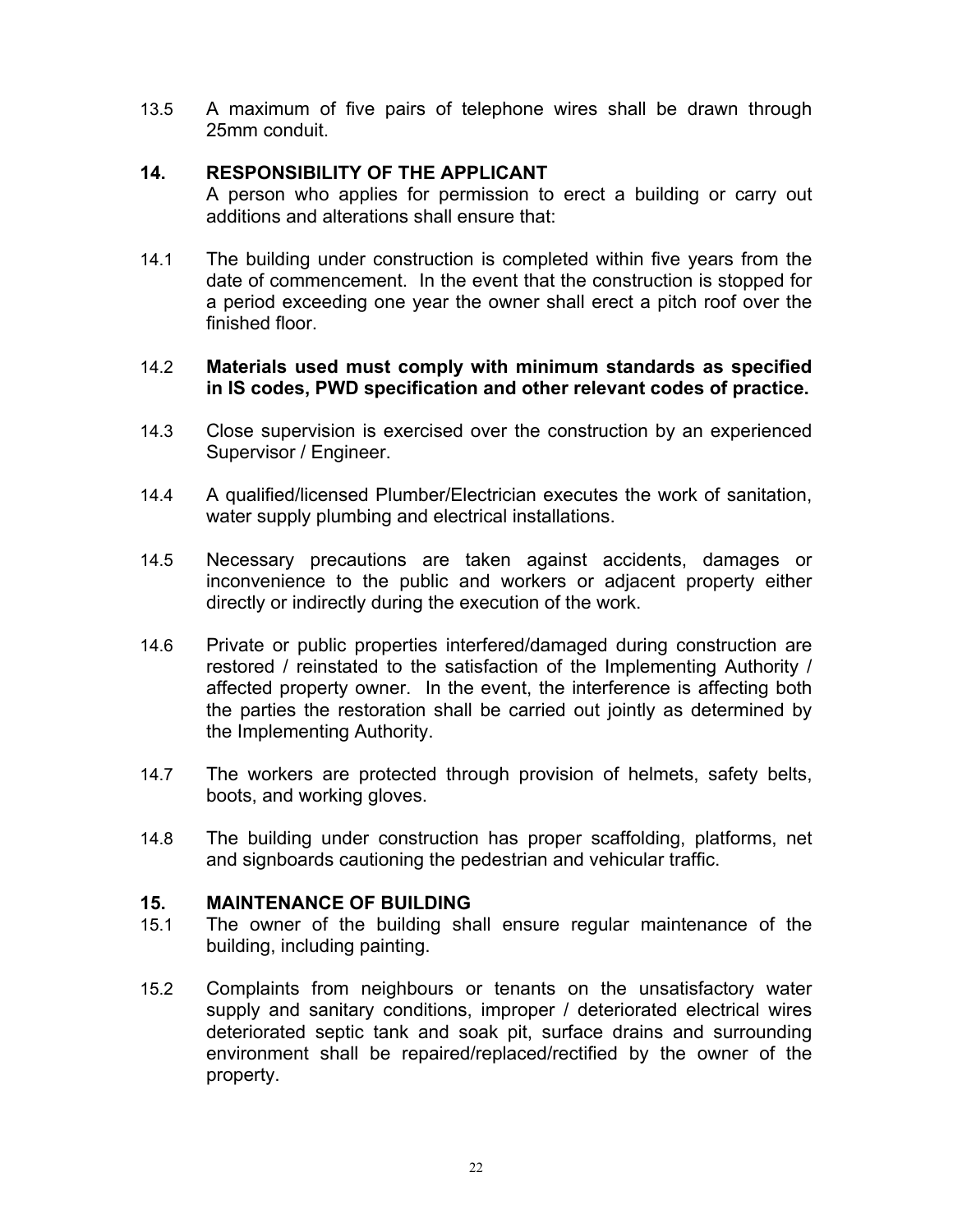#### **16. REHABILITATION/DEMOLITION OF UNSAFE BUILDINGS**

Buildings shall be inspected periodically by an authorised engineer and if found unsafe the owner shall be responsible to rehabilitate failing which the owner shall be asked to demolish. After notification if the owner has not taken action the Implementing Authority shall demolish at the risk and cost of the owner.

#### **17. IMPOSITION OF FINES AND PENALTIES**

- 17.1 The Implementing Authority shall be held responsible for non-compliance of Bhutan Building rules.
- 17.2 If the owner of the building continues construction despite written notice from the Implementing Authority for the rectification of deviations from the approved plan, services like water supply and electricity shall be disconnected. Such services shall be restored only after rectification of the deviation to the satisfaction of the Implementing Authority. As a last resort the Implementing Authority shall serve notice for demolition vide clause no. 4.10 and 19 of this rule.
- 17.3 Any construction of a building or structure without written permission from the Implementing Authority shall be demolished at the risk and cost of the defaulter.
- 17.4 Any construction of additional floor/s (horizontal or vertical extension) without the written permission of the Implementing Authority shall be demolished at owner's cost.
- 17.5 Change of building use without written permission of the Implementing Authority shall be regularised on payment of fines only if it conforms to the land use schedule and safety standards. If the building use does not conform to the land use and safety standards it will revert to the original use and the defaulter shall still pay a fine. The fine shall be 20% of the cost of construction of misused floor area determined by the Competent Authority.
- 17.6 Occupation of any building without obtaining occupation certificate shall result into disconnection of services. Services shall be restored only after reconnection charges and fine have been paid to the Implementing Authority and occupation certificate has been obtained.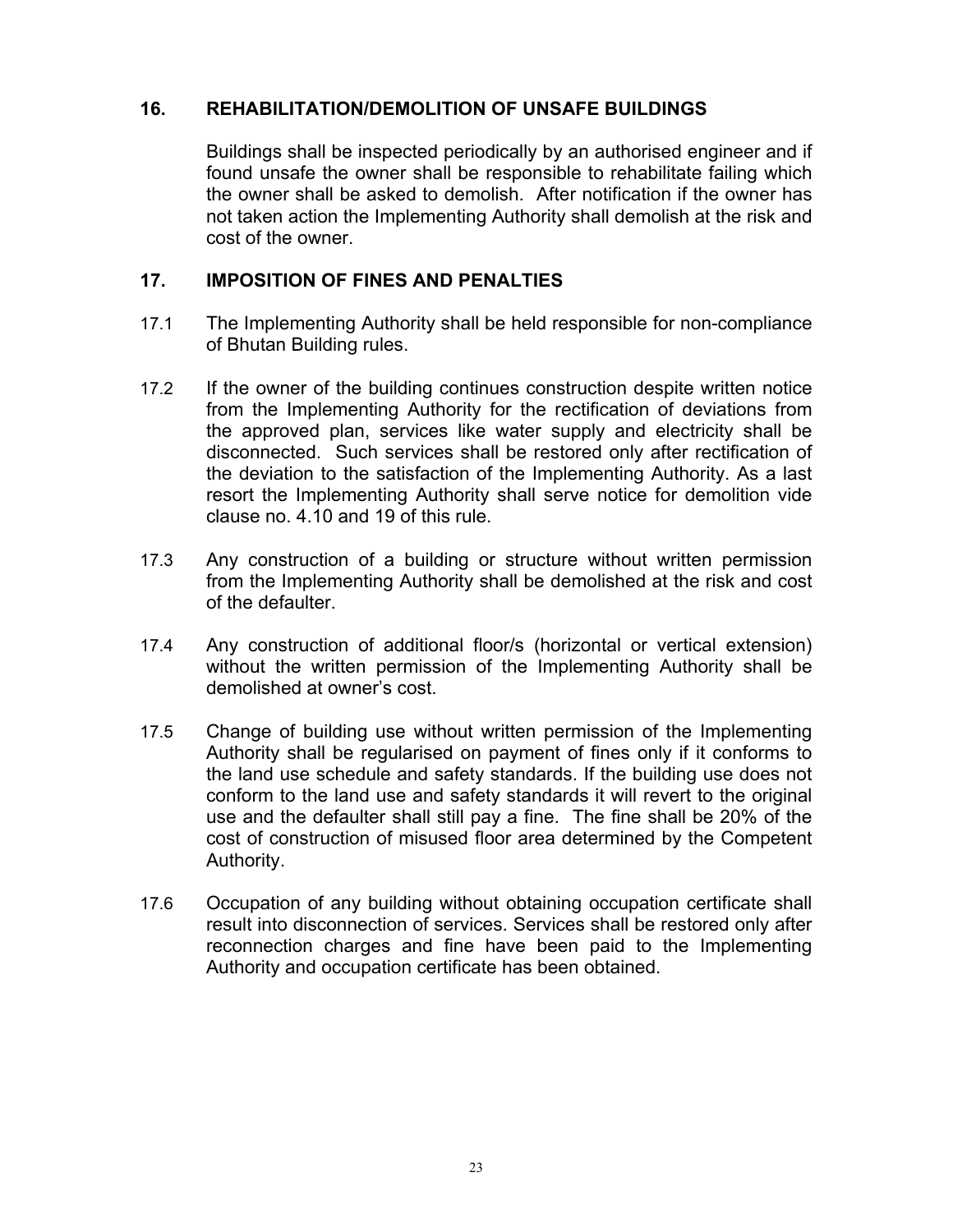#### **18. DEMOLITION OF BUILDINGS FOR RECONSTRUCTION**

An owner of a building having service connections such as water, electricity, sewer and other connections, shall notify all the utility agencies concerned prior to demolition of the building. A permit to demolish a building shall be issued by the Implementing Authority on receipt of clearance from the respective utility agencies.

#### **19. UNAUTHORISED CONSTRUCTION**

#### **19.1 Stop Order**

The Implementing Authority shall notify in writing to stop the unauthorised construction immediately.

#### **19.2 Demolition of unauthorised constructions**

The Owner of an unauthorised structure shall be served at least three notices by the Implementing Authority before the demolition of an unauthorised building:

First notice of 15 calendar days; failing which

- (a) Reminder notice of 10 calendar days; failing which
- (b) Final notice of 5 calendar days, failing which the illegal/unauthorised building shall be demolished by the demolition squad.

#### **19.3 Demolition squad for an unauthorised building**

A demolition squad shall consist of representatives from Implementing Authority, Department of Power and Royal Bhutan Police or any other agencies as directed by the Competent Authority.

#### **20. MISCELLANEOUS**

#### **Review and Revision**

The Competent Authority shall review and revise Bhutan Building Rules from time to time as deemed necessary**.**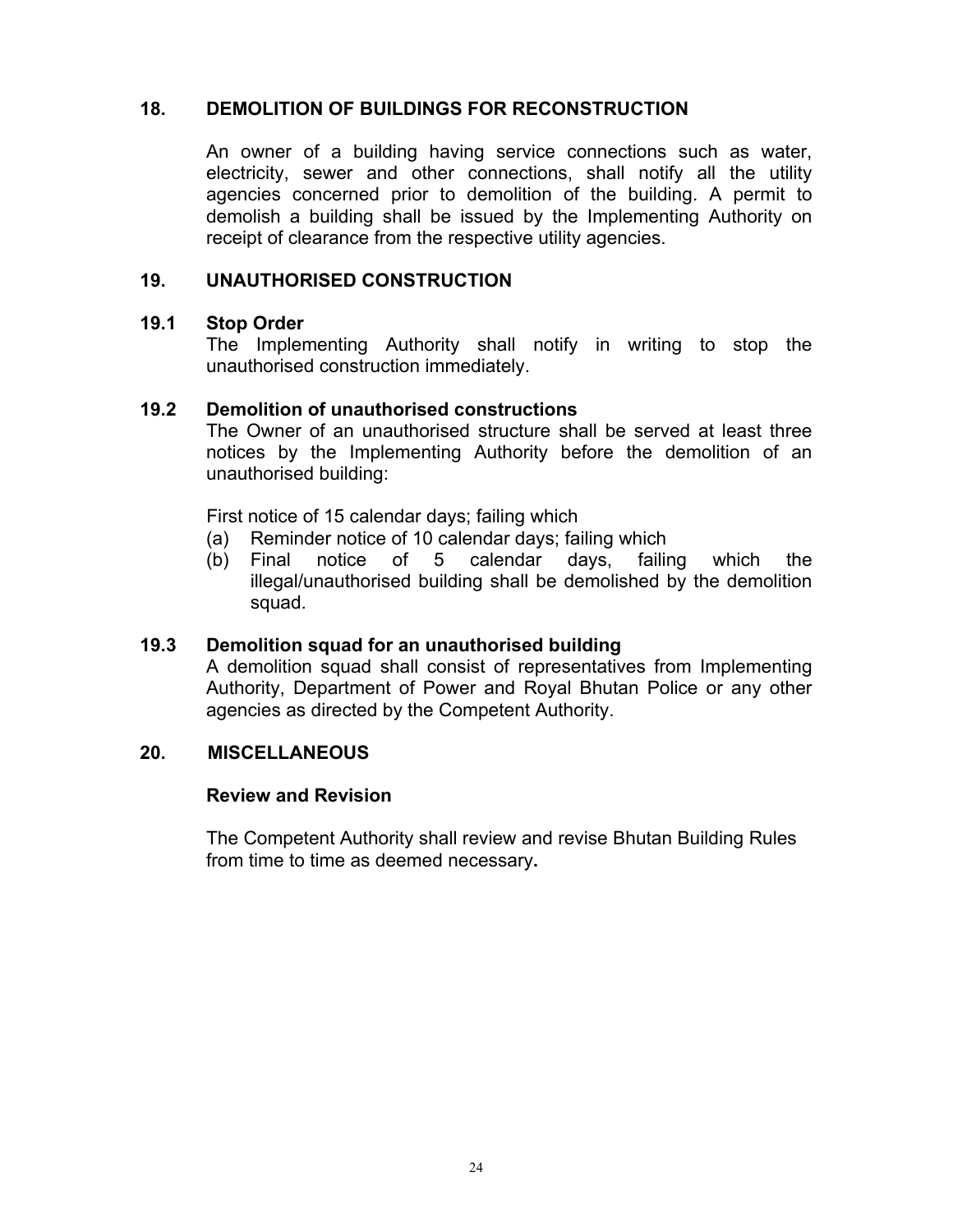#### **ANNEX 1**

#### **APPLICATION FOR CONSTRUCTION OF BUILDING IN URBAN CENTRES. (Rule 4.2)**

*(Please type or write in clear block letters, use additional sheet if necessary)* 

| To: | The Chairperson/Thrompen                                                                           |                     |       |           |                                |     |                      |  |
|-----|----------------------------------------------------------------------------------------------------|---------------------|-------|-----------|--------------------------------|-----|----------------------|--|
| 1.  |                                                                                                    |                     |       |           |                                |     |                      |  |
| 2.  | Sex: Male() Female()                                                                               |                     |       |           |                                |     | Pass port size Photo |  |
| 3.  | Date of Birth :                                                                                    |                     |       | Day Month | Year                           | Age |                      |  |
|     |                                                                                                    |                     | $($ ) | $($ $)$   | ( )                            | (   |                      |  |
| 4.  |                                                                                                    |                     |       |           |                                |     |                      |  |
| 5.  |                                                                                                    |                     |       |           |                                |     |                      |  |
| 6.  |                                                                                                    |                     |       |           |                                |     |                      |  |
| 7.  |                                                                                                    |                     |       |           |                                |     |                      |  |
| 8.  | Contact details:                                                                                   |                     |       |           | Telephone No. (residence):     |     |                      |  |
|     |                                                                                                    |                     |       |           |                                |     |                      |  |
|     |                                                                                                    |                     |       |           |                                |     |                      |  |
| 9.  | Land ownership:                                                                                    |                     |       |           |                                |     |                      |  |
|     | Government Allotment (Allotment order no & date)                                                   |                     |       |           |                                |     |                      |  |
|     | Purchased from the open market (Registration no & date)<br>$\bullet$                               |                     |       |           |                                |     |                      |  |
|     | Allotted under Kasho<br>$\bullet$                                                                  |                     |       |           | (Copy of Kasho to be attached) |     |                      |  |
|     | Inherited/exchanged/gifted (Details of previous owner to be attached)<br>$\bullet$                 |                     |       |           |                                |     |                      |  |
|     | Subdivided<br>$\bullet$                                                                            |                     |       |           |                                |     |                      |  |
|     |                                                                                                    |                     |       |           |                                |     |                      |  |
| 10. | Plot details : Plot No.: Area:sq.m Dimensions:                                                     |                     |       |           |                                |     |                      |  |
|     |                                                                                                    |                     |       |           |                                |     |                      |  |
| 11. | <b>Declaration:</b> The information supplied in this application form is correct to the            |                     |       |           |                                |     |                      |  |
|     | best of my knowledge and if there are any discrepancies, I shall be personally                     |                     |       |           |                                |     |                      |  |
|     | responsible for the same and I am prepared to face any disciplinary or legal<br>action against me. |                     |       |           |                                |     |                      |  |
|     | Date:                                                                                              |                     |       |           |                                |     |                      |  |
|     | Signature :                                                                                        |                     |       |           |                                |     |                      |  |
|     |                                                                                                    |                     |       |           |                                |     |                      |  |
|     | For official use only                                                                              |                     |       |           |                                |     |                      |  |
|     | Noting of the dealing officer with regard to land holdings, building construction, etc.            |                     |       |           |                                |     |                      |  |
|     | Recommended (                                                                                      | ) Not recommended ( |       |           |                                |     |                      |  |
|     |                                                                                                    |                     |       |           |                                |     |                      |  |
|     |                                                                                                    |                     |       |           |                                |     |                      |  |
|     |                                                                                                    |                     |       |           |                                |     |                      |  |
|     | <b>City/Municipal Corporation</b>                                                                  |                     |       |           |                                |     |                      |  |
|     | Remarks (if any):                                                                                  |                     |       |           |                                |     |                      |  |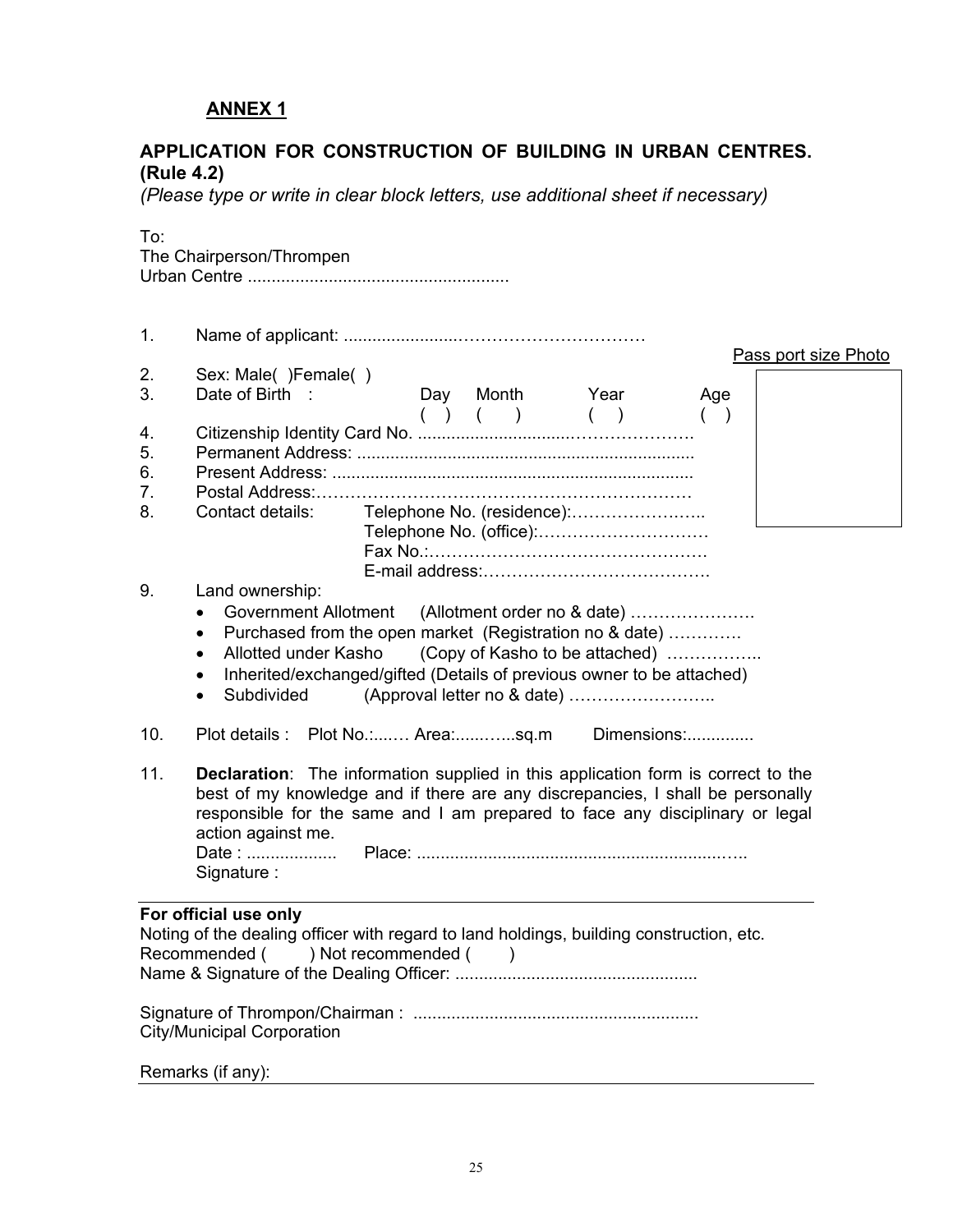#### **ANNEX 2**

#### **APPLICATION FOR OCCUPANCY CERTIFICATE**

To: The Thrompon/Chairman, City/Municipal Corporation,

....................................

Sir,

I hereby certify that the addition/ alteration/ construction of building on Plot/Thram No. .................................. in ............................ Lam . in …......................town has been completed on .................................. according to the approved building plan/ drawings, vide permit No. .................................................... dated ..................

The work has been completed to our best satisfaction. Workmanship and all the materials (type and grade) have been used strictly in accordance with the approved documents/drawings and relevant standards, codes of practice and specifications. Provisions of the Bhutan Building Rules, conditions or orders issued thereunder have not been transgressed/violated in the course of the work. The building is fit for use for which it has been added /altered/ constructed. The necessary 'Occupancy Certificate' may be issued.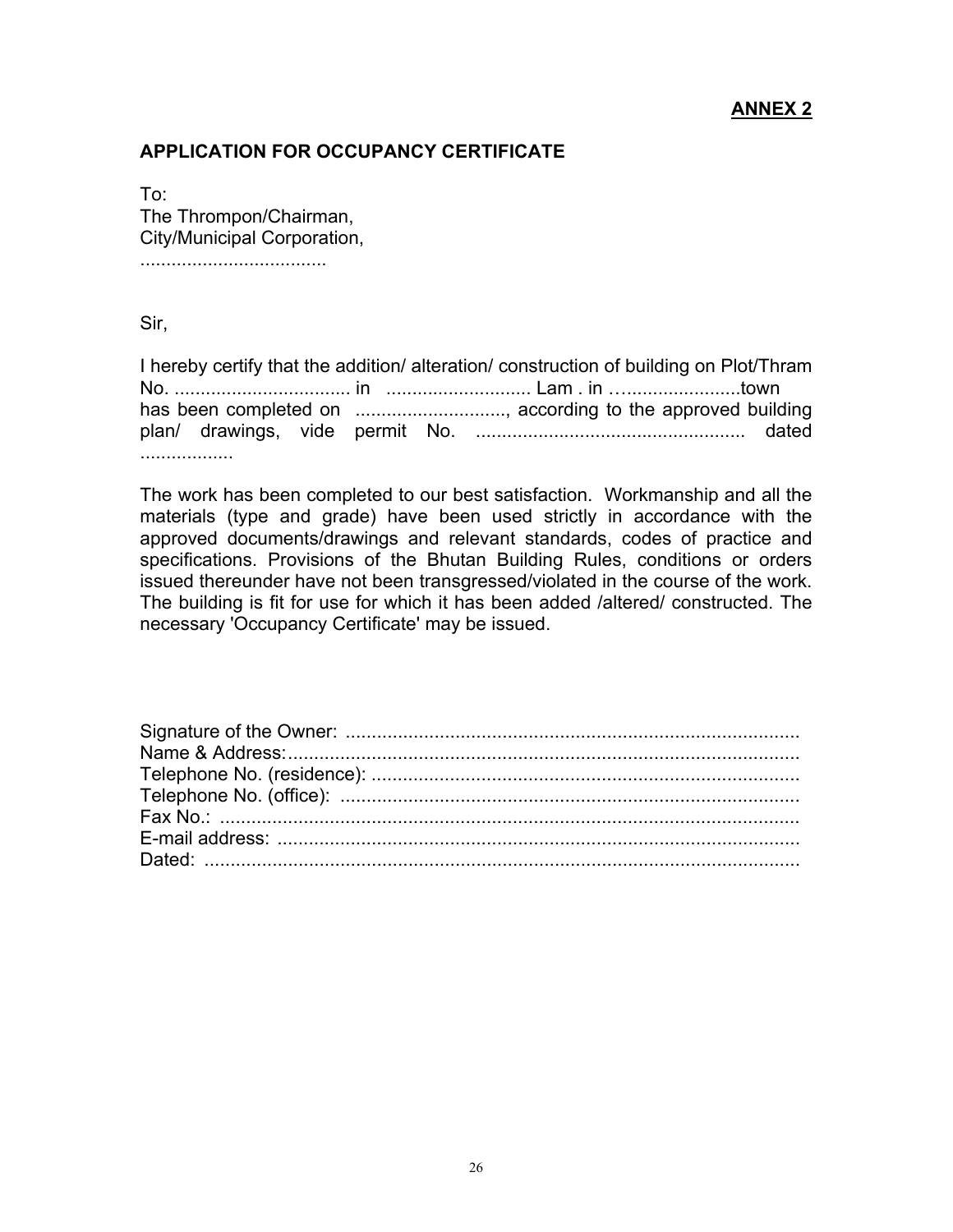#### **ANNEX 3**

### **OCCUPANCY CERTIFICATE**

(Vide Rule 4.8 )

To,

…………………………………………… …………………………………………… …………………………………………… ……………………………………………

Sir/Madam,

With reference to the application dated …............................................., regarding the addition/ alteration/construction of building on plot/Thram No. .......... in street/ Lam............. , ............in ............................town has been inspected on date ..................... and found that the building is **fit / not fit** for occupation.

Instruction / Remarks (if any):

Thrompen/Chairman City/Municipal Corporation Dated:

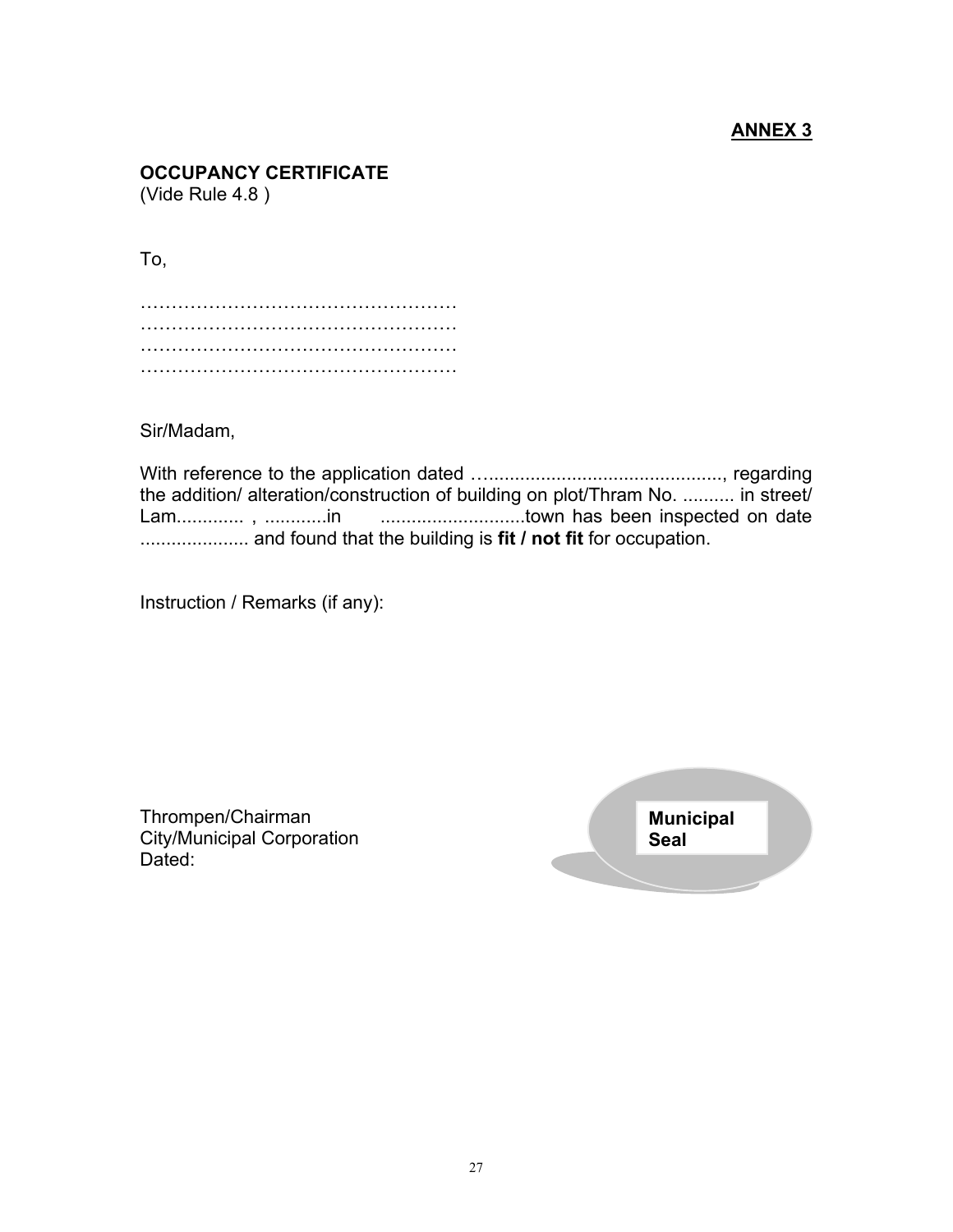#### **Drawing guidelines**

Drawings with complete design information and details, but not limited to the following shall be submitted to the Implementing Authority for scrutiny and approval.

#### **Architectural drawings**

- (a) Site plan shall be drawn to scale and shall include the position of the proposed building in the plot showing the dimensions of the plot boundaries, set back lines and showing the approach road, location of septic tanks, soak pit, roof drainage, and drainage plan.
- (b) Site plan shall include a schematic drawing showing information on adjacent plot like building line, permanent features, drainage, access road, septic tank and soak pit location.
- (c) Layout plan of each floor, elevations of all sides of the building, sections through toilets and staircases, details of doors, windows, traditional cornices, railing/parapet, opening and other methods of ventilation, details of toilet and kitchen.
- (d) Drawings shall have proper title block indicating name of owner, type and number of storey, location, date, revision number and date, scale, and north direction.
- (e) The following minimum scales shall be followed:

| $\bullet$ | Site plan                         | 1:500 |
|-----------|-----------------------------------|-------|
| $\bullet$ | Elevation/plan/section            | 1:100 |
| $\bullet$ | Stair case/toilet/kitchen details | 1:50  |
| $\bullet$ | Door/windows/cornice details      | 1:25  |

#### **Structural drawings**

- (a) A copy of design calculation notes.
- (b) Design codes used shall be listed on the drawing.
- (c) Loads (assumed or actual) shall be listed on the drawing.
- (d) Material properties shall be listed on the drawing.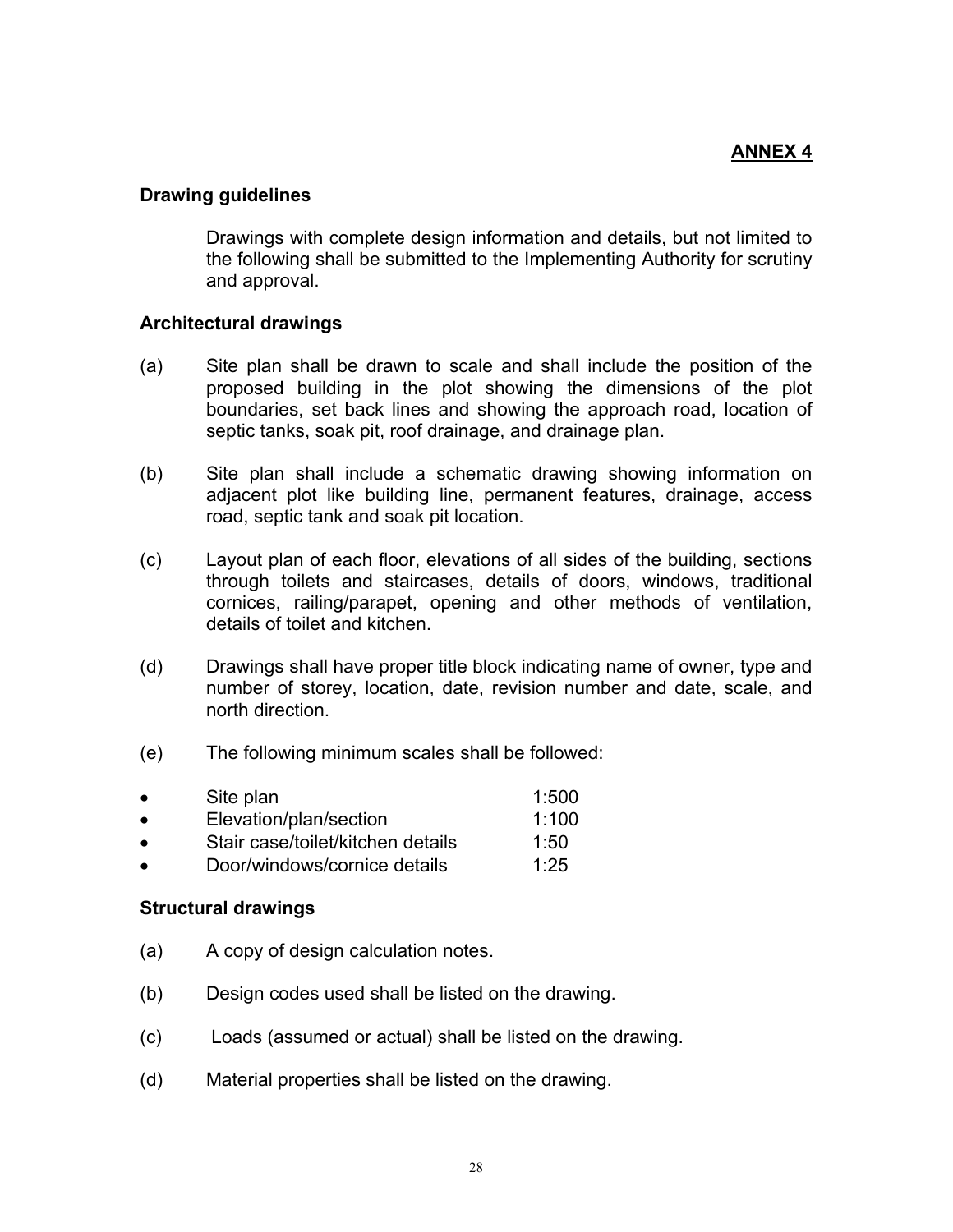- (e) Assumed soil bearing capacity or soil investigation report shall be attached.
- (f) Foundation plan, truss layout plan showing truss & purlin spacing, beam and slab layout plan for each floor showing clearly the staircase opening, shaft opening and any other openings and depressions.
- (g) Concrete and reinforcement details for foundation, beams, slab, staircase, lintel, cornice, projections, zhu and rabsey, wall, etc.
- (h) Truss elevations and connection details showing the holding down details.
- (i) Details of separation gap indicating the location of such gap on the plan wherever required
- (j) Details of splice locations and splice length for beams, columns, slab and staircase.
- (k) For Load bearing walls, details of plinth band, lintel band, roof band including vertical bars at corners, opening jambs, wall junctions to be shown.
- (l) Foundation details indicating depth of foundation and plinth level.
- (m) Dimensions shall be clearly indicated for all structural members.
	- (i) Anchorage of beam bars in an external Beam Column junction
	- (ii) Column ties and Beam stirrups details
	- (iii) Retaining details in case of foundation founded on different levels
- (n) Drawings shall bear proper title block indicating name of owner, type and number of storey, location, drawing title, date, revision number.

#### **Electrical Connections**

- (a) Single line diagram of total electrical system showing incoming terminal point and distribution network.
- (b) Electrical layout plan showing positions of light points, power points, any other outlets, switches and wiring diagram.
- (c) Tapping off junctions, switchboards, and distribution circuits for power and lighting from SDB and phase distribution (in the case of multiphase installations) shall be indicated clearly on the wiring layout plan.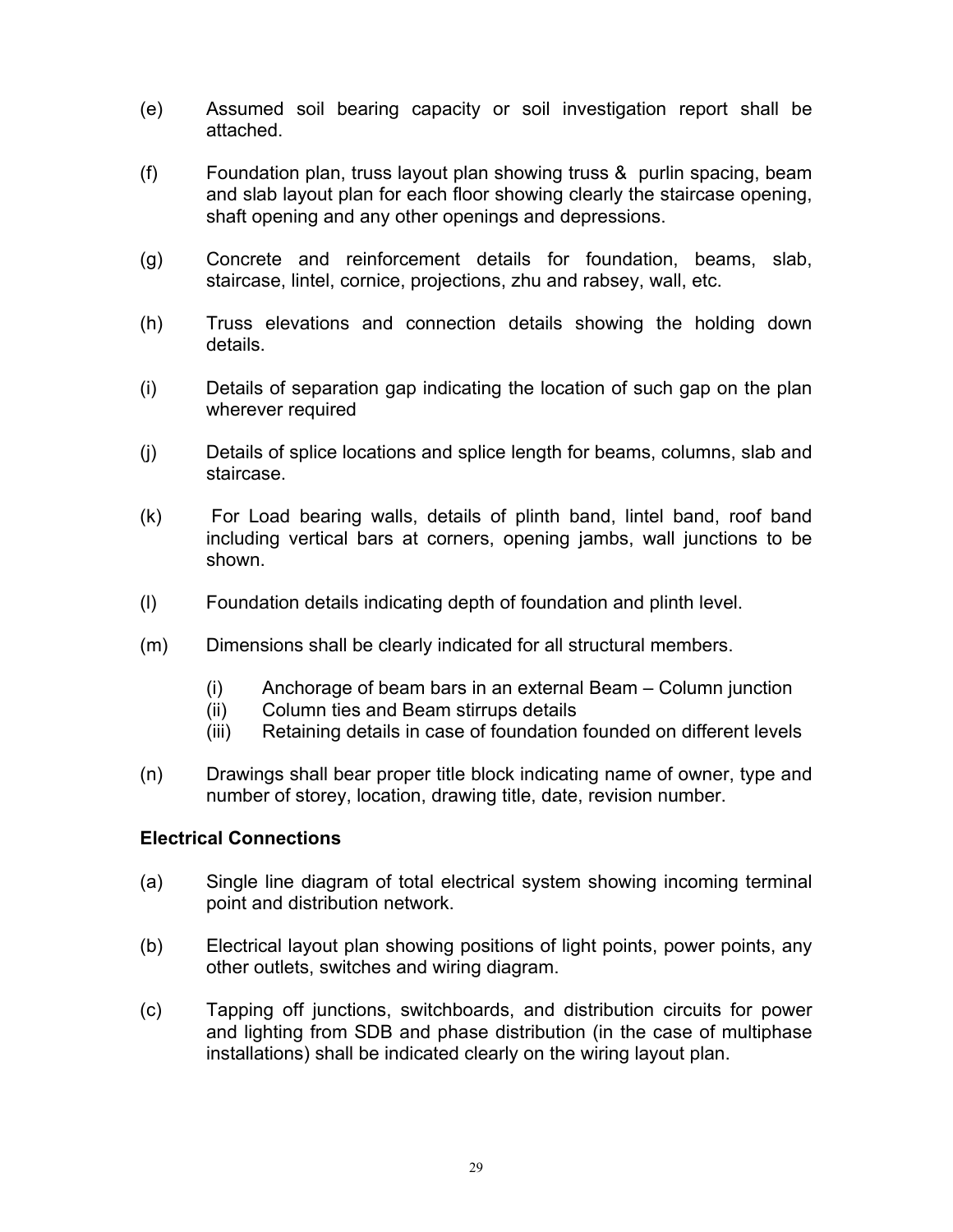- (d) Sub distribution boards showing circuits and respective loads and protection devices.
- (e) Power distribution boards for large multi-storey buildings showing floorwise distribution from main control board and incoming power line.
- (f) For multi-storied / complex buildings, design calculations shall be submitted.

#### **Additions and/or alterations to existing installations**

The following information shall be submitted for additions and/or alterations to existing Installation:

- (a) Polarity test results
- (b) Insulation test results
- (c) Earth continuity test results
- (d) Earthing test results
- (e) Capacity, condition and specification of existing spare circuits
- (f) Rating, specification & condition of existing incoming mains control gear
- (g) Composite (existing and proposed) layout plans for all floors.
- Note: For factories, relevant by laws shall be followed as per Bhutan factory electricity rules/ I.S.

#### LEGEND SHALL SHOW:

- (a) Type and wattage of fixtures
- (b) Type of SDBs
- (c) Type of PCBs and connected load
- (d) Type of MCBs
- (e) Switches and Switchboards
- (f) Junction boards

#### **Compound Electrification work**

- (a) Fixture and fitting specification
- (b) Foundation details for support poles etc.
- (c) Terminal box details.
- (d) Size and type of cable proposed to be used.